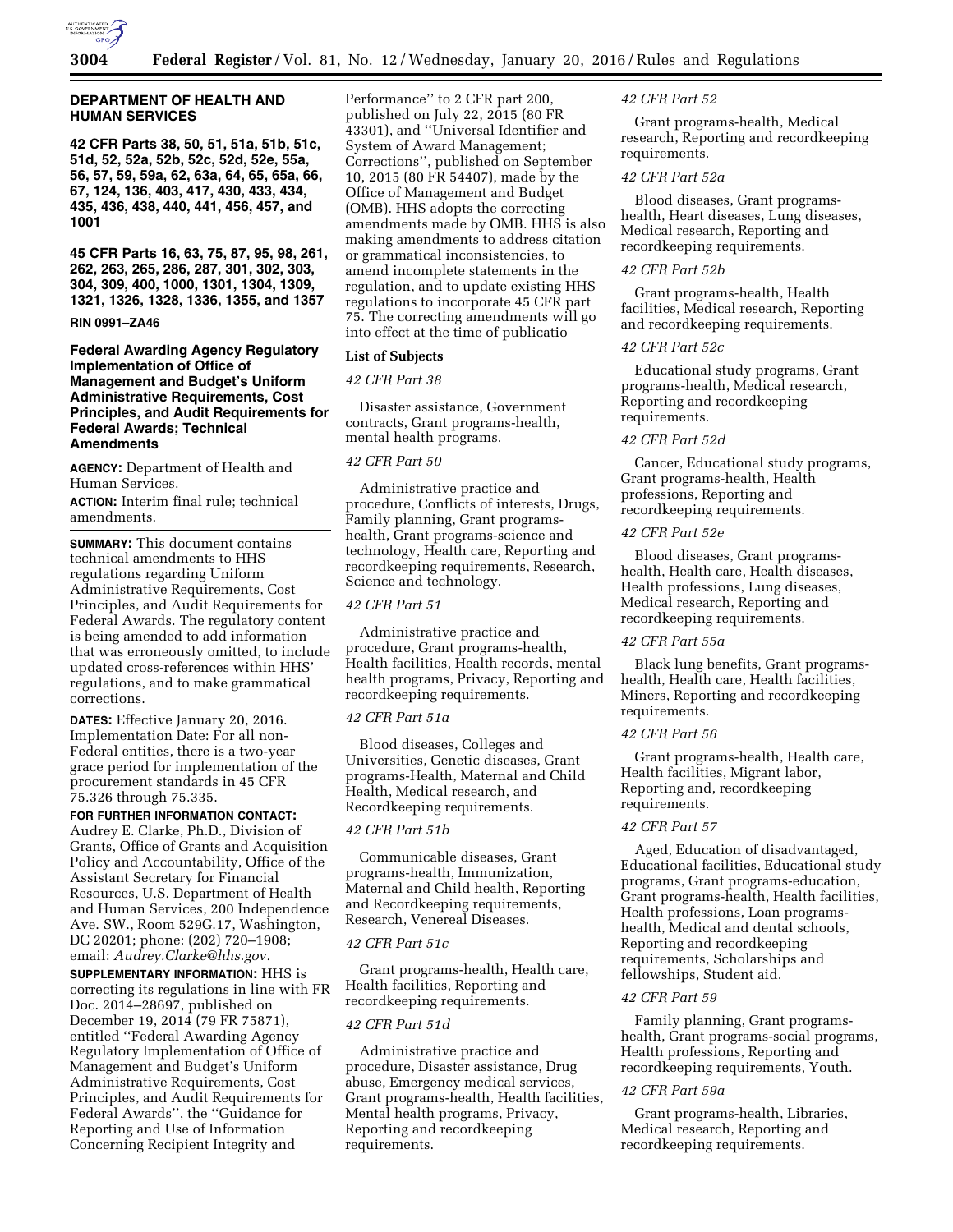## *42 CFR Part 62*

Educational study programs, Grant programs-education, Grant programshealth, Health professions, Loan programs-education, Loan programshealth, Reporting and recordkeeping requirements, Scholarships and fellowships.

## *42 CFR Part 63a*

Grant programs-health, Medical research.

## *42 CFR Part 64*

Educational study programs, Grant programs-education, Grant programshealth, Health professions, Libraries, Manpower training programs, Reporting and recordkeeping requirements.

## *42 CFR Part 65*

Education, Grant programs-education, Grant programs-health, Hazardous waste, Nonprofit organizations, Occupational safety and health, Reporting and recordkeeping requirements.

# *42 CFR Part 65a*

Grant programs-health, Hazardous waste, Medical research.

### *42 CFR Part 66*

Grant programs-health, Health professions, Medical research.

## *42 CFR Part 67*

Grant programs-health, Medical research, Reporting and recordkeeping requirements.

## *42 CFR Part 124*

Grant programs-health, Health facilities, Reporting and recordkeeping requirements.

## *42 CFR Part 136*

Employment, Government procurement, Health care, Health facilities, Indians, Infants and children, Maternal and child health, Penalties, Reporting and recordkeeping requirements.

# *42 CFR Part 403*

Grant programs-health, Health insurance, Hospitals, Intergovernmental relations, Medicare, Reporting and recordkeeping requirements.

# *42 CFR Part 417*

Administrative practice and procedure, Grant programs-health, Health care, Health insurance, Health maintenance organizations (HMO), Loan programs-health, Medicare, Reporting and recordkeeping requirements.

#### *42 CFR Part 430*

Administrative practice and procedure, Grant programs-health, Medicaid, Reporting and recordkeeping requirements.

#### *42 CFR Part 433*

Administrative practice and procedure, Child support, Claims, Grant programs-health, Medicaid, Reporting and recordkeeping requirements.

## *42 CFR Part 434*

Grant programs-health, Health maintenance organizations (HMO), Medicaid, Reporting and recordkeeping requirements.

# *42 CFR Part 435*

Aid to Families with Dependent Children, Grant programs-health, Medicaid, Reporting and recordkeeping requirements, Supplemental Security Income (SSI), Wages.

#### *42 CFR Part 436*

Aid to Families with Dependent Children, Grant programs-health, Guam, Medicaid, Puerto Rico, Supplemental Security Income (SSI), Virgin Islands.

## *42 CFR Part 438*

Grant programs-health, Medicaid, Reporting and recordkeeping requirements.

#### *42 CFR Part 440*

Grant programs-health, Medicaid.

## *42 CFR Part 441*

Aged, Family planning, Grant programs-health, Infants and children, Medicaid, Penalties, Reporting and recordkeeping requirements.

#### *42 CFR Part 456*

Administrative practice and procedure, Drugs, Grant programshealth, Health facilities, Medicaid, Reporting and recordkeeping requirements.

#### *42 CFR Part 457*

Administrative practice and procedure, Grant programs-health, Health insurance, Reporting and recordkeeping requirements.

## *42 CFR Part 1001*

Administrative practice and procedure, Fraud, Grant programshealth, Health facilities, Health professions, Maternal and child health, Medicaid, Medicare, Social Security.

## *45 CFR Part 16*

Administrative practice and procedure, Grant programs-health, Grant programs-social programs.

#### *45 CFR Part 63*

Grant programs-communications, Grant programs-education, Grant programs-health, Grant programs-social programs, Research, Telecommunications.

## *45 CFR Part 75*

Accounting Auditing Administrative practice and procedure Colleges and universities Cost principles Grant programs Grant programs-health Grants administration Hospitals Indians Nonprofit organizations reporting and recordkeeping requirements and State and local governments.

## *45 CFR Part 87*

Administrative practice and procedure, Grant programs-social programs, nonprofit organizations, Public assistance programs.

#### *45 CFR Part 95*

Claims, Computer technology, Grant programs-health, Grant programs-social programs, Reporting and recordkeeping requirements, Social security.

## *45 CFR Part 98*

Administrative practice and procedure, Day care, Grant programs-Indians, Grant programs-social programs, Indians, Penalties, Religious discrimination, Reporting and recordkeeping, requirements.

# *45 CFR Parts 261, 262, 263, and 265*

Administrative practice and procedure, Day care, Employment, Grant programs-social programs, Loan programs-social programs, Manpower training programs, Penalties, Public assistance, programs, Reporting and recordkeeping requirements.

## *45 CFR Parts 286*

Administrative practice and procedure, Day care, Employment, Grant programs-social programs, Indians, Loan programs-social programs, Manpower training programs, Penalties, Public assistance programs, Reporting and recordkeeping requirements.

### *45 CFR Parts 287*

Administrative practice and procedure, Employment, Grant programs-social programs, Indians, Loan programs-social programs, Manpower training programs, Penalties, Public assistance programs, Reporting and recordkeeping requirements.

#### *45 CFR Parts 301, 303, and 304*

Child support, Grant programs-social programs, Reporting and recordkeeping requirements.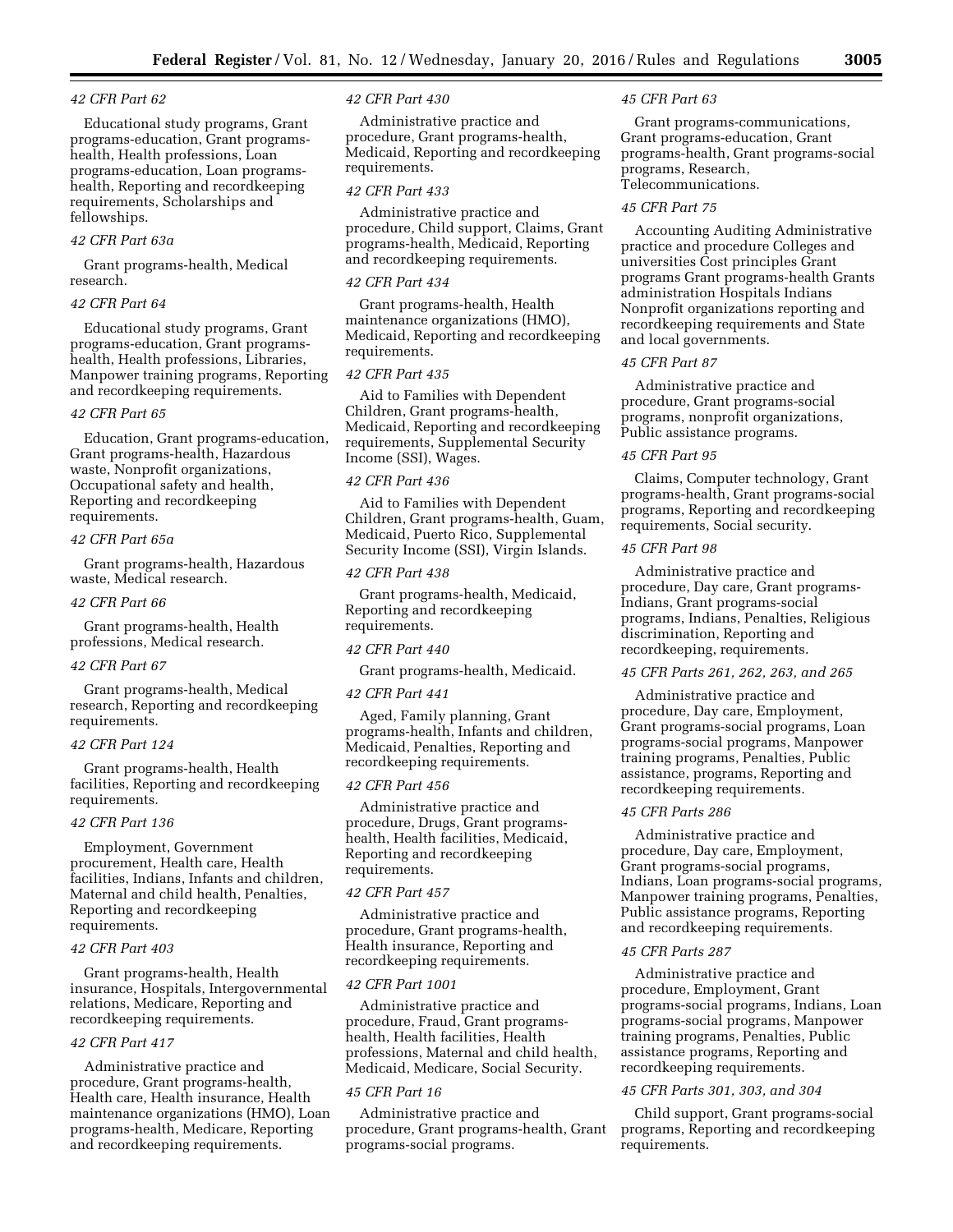#### *45 CFR Part 302*

Child support, Grant programs-social programs, Penalties, Reporting and recordkeeping, requirements, Unemployment compensation.

# *45 CFR Part 309*

Child support, Grant programs-social programs, Indians, Reporting and recordkeeping, requirements.

### *45 CFR Part 400*

Employment, Grant programs-social programs, Health care, Public assistance programs, Refugees, Reporting and recordkeeping requirements.

## *45 CFR Part 1000*

Grant programs-social programs, Reporting and recordkeeping requirements.

## *45 CFR Part 1301*

Administrative practice and procedure, Education of disadvantaged, Grant programs-social programs.

## *45 CFR Part 1304*

Dental health, Education of disadvantaged, Grant programs-social programs, Health care, mental health programs, Nutrition, Reporting and recordkeeping requirements.

#### *45 CFR Part 1309*

Grant programs-social programs, Rates and Fares.

#### *45 CFR Parts 1321*

Administrative practice and procedure, Aged, Grant programs-Indians, Grant programs-social programs, Indians, Legal services, Nutrition, Reporting and recordkeeping requirements.

## *45 CFR Part 1326*

Administrative practice and procedure, Aged, Grant programs-Indians, Grant programs-social programs, Indians, Nutrition, Reporting and recordkeeping requirements.

## *45 CFR Part 1328*

Administrative practice and procedure, Aged, Grant programs-social programs, Hawaiian, Natives, Nutrition, Reporting and recordkeeping requirements.

#### *45 CFR Part 1336*

Administrative practice and procedure, American Samoa, Grant programs-Indians, Grant programssocial programs, Guam, Hawaiian Natives, Indians, Northern Mariana Islands, Reporting and recordkeeping requirements.

#### *45 CFR Part 1355*

Child welfare, Computer technology, Grant programs-social programs, Reporting and recordkeeping requirements.

#### *45 CFR Part 1357*

Adoption and foster care, Child welfare, Grant programs-social programs, Indians, Reporting and recordkeeping requirements.

Dated: December 14, 2015.

# **Ellen Murray,**

*Assistant Secretary for Financial Resources, Department of Health and Human Services.* 

Under the authority of (5 U.S.C. 301), the Department of Health and Human Services amends 42 CFR parts 38, 50, 51, 51a, 51b, 51c, 51d, 52, 52a, 52b, 52c, 52d, 52e, 55a, 56, 57, 59, 59a, 62, 63a, 64, 65, 65a, 66, 67, 124, 136, 403, 417, 430, 433, 434, 435, 436, 438, 440, 441, 456, 457, and 1001, and 45 CFR parts 16, 63, 75, 87, 95, 98, 261, 262, 263, 265, 286, 287, 301, 302, 303, 304, 309, 400, 1000, 1301, 1304, 1309, 1321, 1326, 1328, 1336, 1355, and 1357 by making the following correcting amendments:

### **Title 42—Public Health**

# **PART 38—DISASTER ASSISTANCE FOR CRISIS COUNSELING AND TRAINING**

■ 1. The authority citation for part 38 continues to read as follows:

**Authority:** Sec. 413, Pub. L. 93–288. The Disaster Relief Act of 1974, 88 Stat. 157, 42 U.S.C. 5183, E.O. 11795, 39 FR 25939, as amended by E.O. 11910, 41 FR 15681.

## **§ 38.5 [Amended]**

■ 2. Amend § 38.5:

■ a. In paragraph (d) by removing "45 CFR part 74—Administration of grants'' and ''45 CFR part 75—Informal grant appeals procedures'';

■ b. In paragraph (d) by adding in alphanumeric order ''45 CFR part 75— Uniform Administrative Requirements, Cost Principles, and Audit Requirements for HHS Awards''; and

■ c. In paragraph (e) by removing ''subpart Q of 45 CFR part 74'' and

adding in its place ''45 CFR part 75, subpart E''.

# **PART 50—POLICIES OF GENERAL APPLICABILITY**

■ 3. The authority citation for part 50 continues to read as follows:

**Authority:** Sec. 215, Public Health Service Act, 58 Stat. 690 (42 U.S.C. 216); Sec. 1006, Public Health Service Act, 84 Stat. 1507 (42 U.S.C. 300a–4), unless otherwise noted.

#### **§ 50.309 [Amended]**

■ 4. Amend § 50.309, by removing "45 CFR 74.20 *et seq''* and adding in its place *''*45 CFR 75.361 *et seq''.* 

# **§ 50.504 [Amended]**

 $\blacksquare$  5. Amend § 50.504(a)(3), by removing ''45 CFR part 74,'' and adding in its place ''45 CFR part 75, subpart E,''.

## **§ 50.604 [Amended]**

■ 6. Amend § 50.604(i), by removing ''45 CFR 74.53(b) and 92.42(b)'' and adding in its place ''45 CFR 75.361''.

## **§ 50.606 [Amended]**

 $\blacksquare$  7. Amend § 50.606(b), in the last sentence, by removing ''special award conditions under 45 CFR 74.14 and 92.12, or suspension of funding or other enforcement action under 45 CFR 74.62 and 92.43,'' and adding in its place ''specific award conditions under 45 CFR 75.207, or suspension of funding or other enforcement action under 45 CFR 75.371,''.

# **§ 50.607 [Amended]**

 $\blacksquare$  8. Amend § 50.607, by removing "45 CFR part 74—Uniform administrative requirements for awards and subawards to institutions of higher education, hospitals, other nonprofit organizations, and commercial organizations'' and adding in alphanumeric order ''45 CFR part 75—Uniform Administrative Requirements, Cost Principles, and Audit Requirements for HHS Awards'' and removing ''45 CFR part 92— Uniform administrative requirements for grants and cooperative agreements to State, local, and tribal governments''.

# **PART 51—REQUIREMENTS APPLICABLE TO THE PROTECTION AND ADVOCACY FOR INDIVIDUALS WITH MENTAL ILLNESS PROGRAM**

■ 9. The authority citation for part 51 continues to read as follows:

**Authority:** 42 U.S.C. 10801, *et seq.* 

#### **§ 51.4 [Amended]**

■ 10. Amend § 51.4:

■ a. By removing ''45 CFR part 74— Administration of Grants.'' and ''45 CFR part 75—Informal Grants Appeals Procedures'';

■ b. By adding in alphanumeric order ''45 CFR part 75—Uniform Administrative Requirements, Cost Principles, and Audit Requirements for HHS Awards.''; and

■ c. By removing "45 CFR part 92— Uniform administrative requirements for grants and cooperative agreements to State and Local Governments.''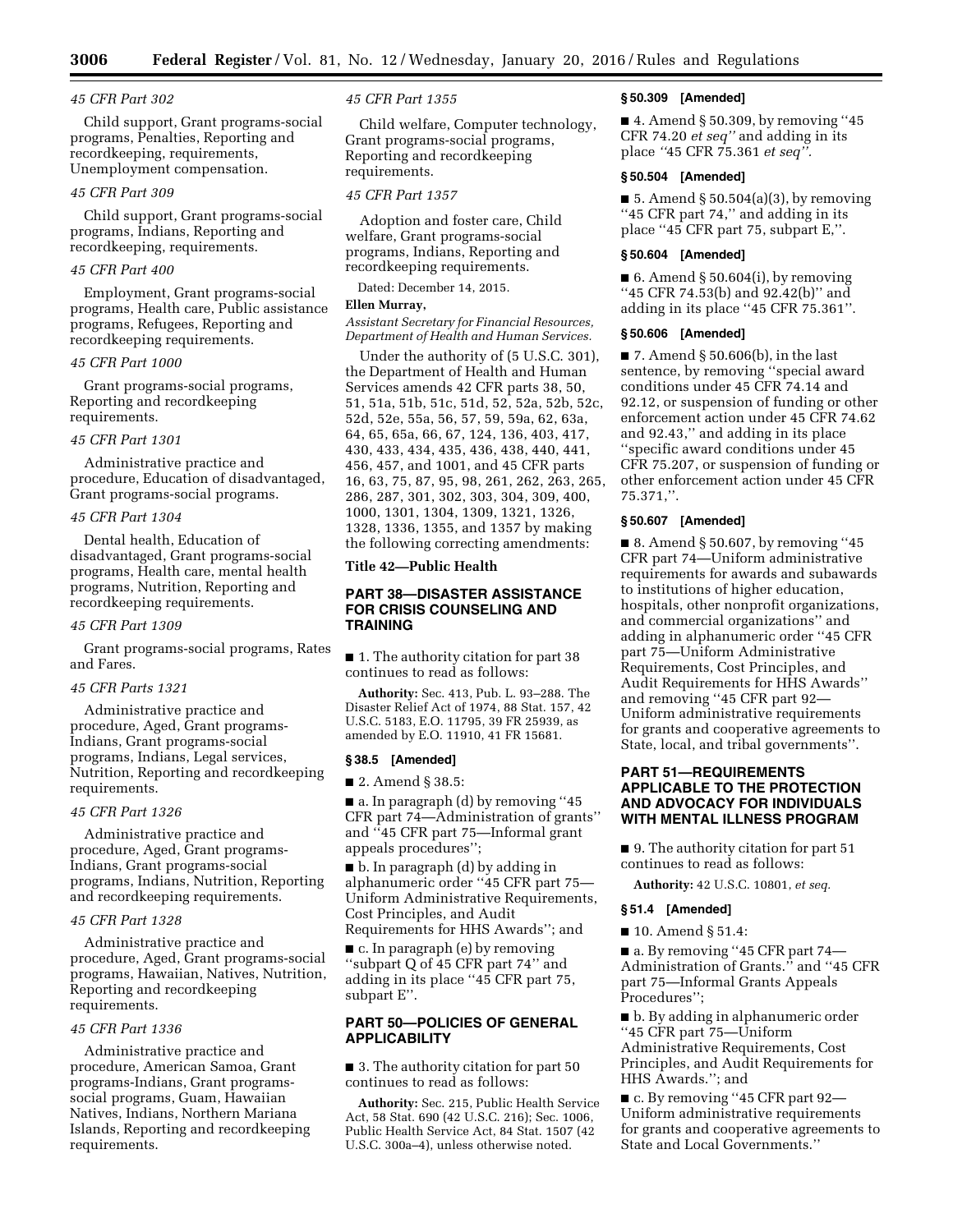## **§ 51.10 [Amended]**

 $\blacksquare$  11. Amend § 51.10 by removing "45 CFR part 74'' and adding in its place ''45 CFR part 75''.

# **PART 51a—PROJECT GRANTS FOR MATERNAL AND CHILD HEALTH**

■ 12. The authority citation for part 51a continues to read as follows:

**Authority:** Sec. 1102 of the Social Security Act, 49 Stat. 647 (42 U.S.C. 1302); sec. 502(a), 502(b)(1)(A), and 506(a)(3) of the Social Security Act, 95 Stat. 819–20 (42 U.S.C. 702(a), 702(b)(1)(A) and 706(a)(3)).

# **§ 51a.7 [Amended]**

 $\blacksquare$  13. Amend § 51a.7, in paragraph (b): ■ a. By removing "45 CFR part 74– Administration of grants to nonprofit organizations.'' and ''45 CFR part 75— Informal Grants Appeals Procedures''; ■ b. By adding in alphanumeric order ''45 CFR part 75—Uniform

Administrative Requirements, Cost Principles, and Audit Requirements for HHS Awards.''; and

■ c. By removing "45 CFR part 92— Uniform administrative requirements for grants and cooperative agreements to State and Local Governments.''

# **PART 51b—PROJECT GRANTS FOR PREVENTIVE HEALTH SERVICES**

■ 14. The authority citation for part 51b continues to read as follows:

**Authority:** Secs. 317 and 318, Public Health Service Act, 92 Stat. 3574 and 3582 (42 U.S.C. 247b, 247c); sec. 1743 Pub. L. 97– 35, 95 Stat. 763 (31 U.S.C. 1243 note).

### **§ 51b.105 [Amended]**

 $\blacksquare$  15. Amend § 51b.105, by removing ''45 CFR part 74—Administration of grants'' and ''45 CFR part 75—Informal grant appeals procedures'' and adding in alphanumeric order ''45 CFR part 75—Uniform Administrative Requirements, Cost Principles, and Audit Requirements for HHS Awards''.

### **§ 51b.106 [Amended]**

■ 16. Amend § 51b.106(d), by removing ''subpart Q of 45 CFR part 74'' and adding in its place ''45 CFR part 75, subpart E''.

# **PART 51c—GRANTS FOR COMMUNITY HEALTH SERVICES**

■ 17. The authority citation for part 51c continues to read as follows:

**Authority:** Sec. 330, Public Health Service Act, 89 Stat. 342, (42 U.S.C. 254c); sec. 215, Public Health Service Act, 58 Stat. 690, (42 U.S.C. 216).

#### **§ 51c.107 [Amended]**

 $\blacksquare$  18. Amend § 51c.107, in paragraph (a), by removing ''subpart Q of 45 CFR part

74'' and adding in its place ''45 CFR part 75, subpart E'' and in paragraph (b)(7), by removing ''45 CFR part 74;'' and adding in its place ''45 CFR part 75;''.

# **§ 51c.112 [Amended]**

■ 19. Amend § 51c.112(c)(2)(iii) by removing ''subparts F, M, and O of 45 CFR part 74'' and adding in its place ''45 CFR 75.307, 75.371 through 75.385, and 75.316–75.325''. ■ 20. Revise § 51c.113 to read as follows:

# **§ 51c.113 Applicability of 45 CFR part 75.**

The provisions of 45 CFR part 75, establishing uniform administrative requirements and cost principles, shall apply to all grants under this part.

## **§ 51c.502 [Amended]**

 $\blacksquare$  21. Amend § 51c.502(a) by removing ''45 CFR 74.132'' and adding in its place ''45 CFR 75.2''.

# **PART 51d—MENTAL HEALTH AND SUBSTANCE ABUSE EMERGENCY RESPONSE PROCEDURES**

■ 22. The authority citation for part 51d continues to read as follows:

**Authority:** 42 U.S.C. 290aa(m).

### **§ 51d.8 [Amended]**

■ 23. Amend § 51d.8:

■ a. By removing "45 CFR part 74— Administration of grants'' and ''45 CFR part 75—Informal grants appeals procedures'';

■ b. By adding in alphanumeric order ''45 CFR part 75—Uniform Administrative Requirements, Cost Principles, and Audit Requirements for HHS Awards''; and

■ c. By removing ''45 CFR part 92— Uniform administrative requirements for grants and cooperative agreements to state and local governments''.

## **§ 51d.10 [Amended]**

■ 24. Amend § 51d.10(a)(2) and (b)(2) by removing ''45 CFR 92.41(b),'' and adding in its place ''45 CFR 75.341,''. ■ 25. Amend § 51d.10(a)(3) and (b)(1),  $(b)(3)$ , and  $(b)(4)$  by removing "45 CFR 92.50(b)'' and adding in its place ''CFR 75.342''.

## **PART 52—GRANTS FOR RESEARCH PROJECTS**

■ 26. The authority citation for part 52 continues to read as follows:

**Authority:** 42 U.S.C. 216.

#### **§ 52.6 [Amended]**

■ 27. Amend § 52.6(a), in the last sentence, by removing ''subpart Q of 45 CFR part 74'' and adding in its place ''45 CFR part 75, subpart E''.

# **§ 52.8 [Amended]**

■ 28. Amend § 52.8:

■ a. By removing "45 CFR part 74— Administration of grants.'' and ''45 CFR part 75—Informal grants appeals procedures'';

■ b. By adding in alphanumeric order ''45 CFR part 75—Uniform Administrative Requirements, Cost Principles, and Audit Requirements for HHS Awards''; and

■ c. By removing "45 CFR part 92— Uniform administrative requirements for grants and cooperative agreements to state and local governments''.

# **PART 52a—NATIONAL INSTITUTES OF HEALTH CENTER GRANTS**

■ 29. The authority citation for part 52a continues to read as follows:

**Authority:** 42 U.S.C. 216, 284g, 285a–  $6(c)(1)(E)$ , 285a–7(c)(1)(G), 285b–4, 285c–5, 285c–8, 285d–6, 285e–2, 285e–3, 285e–10a, 285f–1, 285g–5, 285g–7, 285g–9, 285m–3, 285o–2, 286a–7(c)(1)(G), 287c–32(c), 300cc-16.

### **§ 52a.4 [Amended]**

 $\blacksquare$  30. Amend § 52a.4(i) by removing "45 CFR 74.40 through 74.47 and 45 CFR 92.25'' and adding in its place ''45 CFR 75.307''.

## **§ 52a.7 [Amended]**

 $\blacksquare$  31. Amend § 52a.7 by removing "45 CFR 74.27.'' and adding in its place ''45 CFR part 75, subpart E.''.

## **§ 52a.8 [Amended]**

■ 32. Amend § 52a.8:

■ a. By removing "45 CFR part 74— Uniform administrative requirements for awards and subawards to institutions of higher education, hospitals, other nonprofit organizations, and commercial organizations; and certain grants and agreements with states, local governments and Indian tribal governments'' and ''45 CFR part 75—Informal grant appeals procedures'';

■ b. By adding in alphanumeric order ''45 CFR part 75—Uniform Administrative Requirements, Cost Principles, and Audit Requirements for HHS Awards''; and

■ c. By removing "45 CFR part 92— Uniform administrative requirements for grants and cooperative agreements to State and local governments''.

## **PART 52b—NATIONAL INSTITUTES OF HEALTH CONSTRUCTION GRANTS**

■ 33. The authority citation for part 52b continues to read as follows:

**Authority:** 42 U.S.C. 216, 285a–2, 285a– 3, 285b–3, 285b–4, 285d–6, 285i, 285m–3, 285o–4, 287a–2, 287a–3, 300cc–41.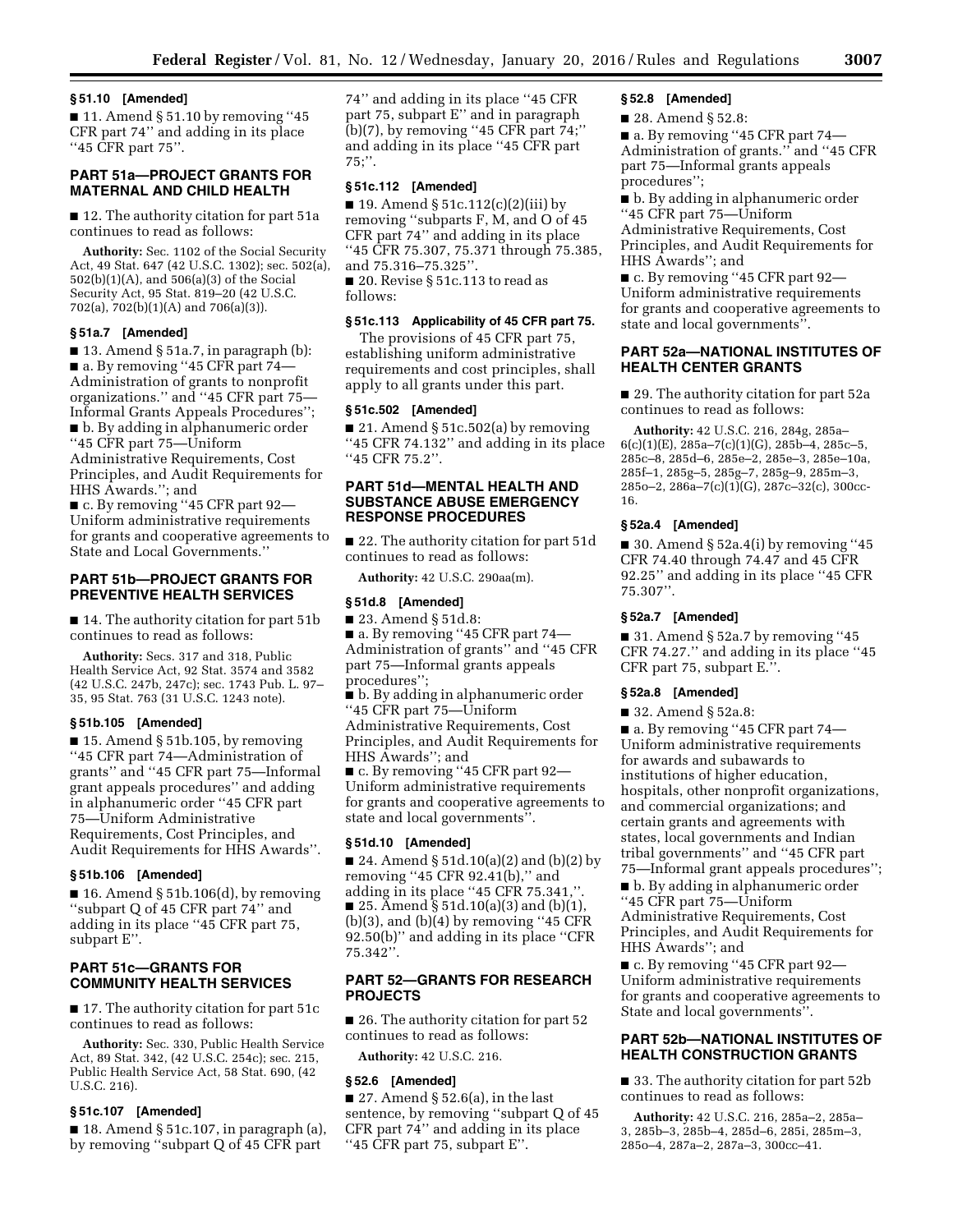# **§ 52b.7 [Amended]**

 $\blacksquare$  34. Amend § 52b.7(c), in the last sentence, by removing ''45 CFR part 74'' and adding in its place ''45 CFR part 75''.

# **§ 52b.14 [Amended]**

■ 35. Amend § 52b.14(b):

■ a. By removing "45 CFR part 74— Uniform administrative requirements for awards and subawards to institutions of higher education, hospitals, other nonprofit organizations, and commercial organizations; and certain grants and agreements with states, local governments and Indian tribal governments.'';

■ b. By adding in alphanumeric order ''45 CFR part 75—Uniform Administrative Requirements, Cost Principles, and Audit Requirements for HHS Awards.''; and

■ c. By removing "45 CFR part 92— Uniform administrative requirements for grants and cooperative agreements to State and local governments.''.

# **PART 52c—MINORITY BIOMEDICAL RESEARCH SUPPORT PROGRAM**

■ 36. The authority citation for part 52c continues to read as follows:

**Authority:** 42 U.S.C. 216, 241(a)(3).

### **§ 52c.6 [Amended]**

■ 37. Amend § 52c.6(a) by removing ''subpart Q of 45 CFR part 74'' and adding in its place ''45 CFR part 75, subpart E''.

# **§ 52c.7 [Amended]**

■ 38. Amend § 52c.7:

■ a. By removing "45 CFR part 74— Administration of grants'' and ''45 CFR part 75—Informal grants appeals procedures'';

■ b. By adding in alphanumeric order ''45 CFR part 75—Uniform Administrative Requirements, Cost Principles, and Audit Requirements for HHS Awards''; and

■ c. By removing ''45 CFR part 92— Uniform administrative requirements for grants and cooperative agreements to state and local governments.''.

# **PART 52d—NATIONAL CANCER INSTITUTE CLINICAL CANCER EDUCATION PROGRAM**

■ 39. The authority citation for part 52d continues to read as follows:

**Authority:** Sec. 215, 58 Stat. 690, as amended, 63 Stat. 835 (42 U.S.C. 216); sec. 404(a)(4), 92 Stat. 3426 (42 U.S.C. 285).

# **§ 52d.7 [Amended]**

■ 40. Amend § 52d.7 by removing ''subpart Q of 45 CFR part 74'' and adding in its place ''45 CFR part 75, subpart E''.

# **§ 52d.8 [Amended]**

 $\blacksquare$  41. Amend § 52d.8 by removing "45 CFR part 74—Administration of grants'' and ''45 CFR part 75—Informal grant appeals procedures'' and adding in its place ''45 CFR part 75—Uniform Administrative Requirements, Cost Principles, and Audit Requirements for HHS Awards''.

# **PART 52e—NATIONAL HEART, LUNG, AND BLOOD INSTITUTE GRANTS FOR PREVENTION AND CONTROL PROJECTS**

■ 42. The authority citation for part 52e continues to read as follows:

**Authority:** 42 U.S.C. 216, 285b–1.

# **§ 52e.6 [Amended]**

■ 43. Amend § 52e.6(e) by removing ''subpart Q of 45 CFR part 74'' and adding in its place ''45 CFR part 75, subpart E''.

# **§ 52e.7 [Amended]**

■ 44. Amend § 52e.7(a) by removing ''subpart Q of 45 CFR part 74'' and adding in its place ''45 CFR part 75, subpart E''.

# **§ 52e.8 [Amended]**

■ 45. Amend § 52e.8:

- a. By removing "45 CFR part 74— Administration of grants'' and ''45 CFR part 75—Informal grants appeals procedures'';
- b. By adding in alphanumeric order ''45 CFR part 75—Uniform

Administrative Requirements, Cost Principles, and Audit Requirements for HHS Awards''; and

■ c. By removing ''45 CFR part 92— Uniform administrative requirements for grants and cooperative agreements to state and local governments''.

# **PART 55a—PROGRAM GRANTS FOR BLACK LUNG CLINICS**

■ 46. The authority citation for part 55a continues to read as follows:

**Authority:** Sec. 427(a), Federal Mine Safety and Health Act of 1977, 92 Stat. 100 (30 U.S.C. 937(a)).

#### **§ 55a.107 [Amended]**

■ 47. Amend § 55a.107 by removing "45 CFR part 74—Administration of grants;'' and ''45 CFR part 75—Informal grant appeals procedures;'' and adding in alphanumeric order ''45 CFR part 75— Uniform Administrative Requirements, Cost Principles, and Audit Requirements for HHS Awards;''.

#### **§ 55a.201 [Amended]**

■ 48. Amend § 55a.201(g) by removing ''Attachment P, Audit Requirements, of Office of Management and Budget

Circular A–102, Uniform Requirements for Assistance to State and Local Governments, as adopted for the Department of Health and Human Services by 45 CFR part 74'' and adding in its place ''subpart F of 45 CFR part  $75"$ 

# **PART 56—GRANTS FOR MIGRANT HEALTH SERVICES**

■ 49. The authority citation for part 56 continues to read as follows:

**Authority:** Secs. 215, 319, Public Health Service Act (42 U.S.C. 216, 247d).

#### **§ 56.108 [Amended]**

 $\blacksquare$  50. Amend § 56.108 in paragraph (a) by removing ''subpart Q of 45 CFR part 74'' and adding in its place ''45 CFR part 75, subpart E'' and in paragraph (b)(7) by removing ''45 CFR part 74'' and adding in its place ''45 CFR part 75''.

#### **§ 56.113 [Amended]**

 $\blacksquare$  51. In § 56.113(c)(2)(iii), remove ''subparts F, M, and O of 45 CFR part 74'' and add in its place ''45 CFR 75.307, 75.371 through 75.385, and 75.316 through 75.325''. ■ 52. Revise § 56.114 to read as follows:

## **§ 56.114 Applicability of 45 CFR part 75.**

The provisions of 45 CFR part 75, establishing uniform administrative requirements and cost principles, shall apply to all grants under this part.

# **PART 57—GRANTS FOR CONSTRUCTION OF TEACHING FACILITIES, EDUCATIONAL IMPROVEMENTS, SCHOLARSHIPS AND STUDENT LOANS**

■ 53. The authority citation for part 57 continues to read as follows:

**Authority:** Sec. 215 of the Public Health Service Act, 58 Stat. 690, as amended, 63 Stat. 35 (42 U.S.C. 216); secs. 740–747 of the Public Health Service Act, 77 Stat. 170–173, as amended by 90 Stat. 2266–2268, 91 Stat. 390–391, 95 Stat. 920, 99 Stat. 532–536, and 102 Stat. 3125 (42 U.S.C. 294m–q); renumbered as secs. 721–735, as amended by Pub. L. 102–408, 106 Stat. 2011–2022 (42 U.S.C. 292q–292y).

# **§ 57.215 [Amended]**

■ 54. Amend § 57.215(a)(3) by removing ''45 CFR part 74'' and adding in its place ''45 CFR part 75''.

#### **§ 57.315 [Amended]**

 $\blacksquare$  55. Amend § 57.315(b)(2) by removing ''45 CFR part 74'' and adding in its place ''45 CFR part 75''.

# **PART 59—GRANTS FOR FAMILY PLANNING SERVICES**

■ 56. The authority citation for part 59 continues to read as follows: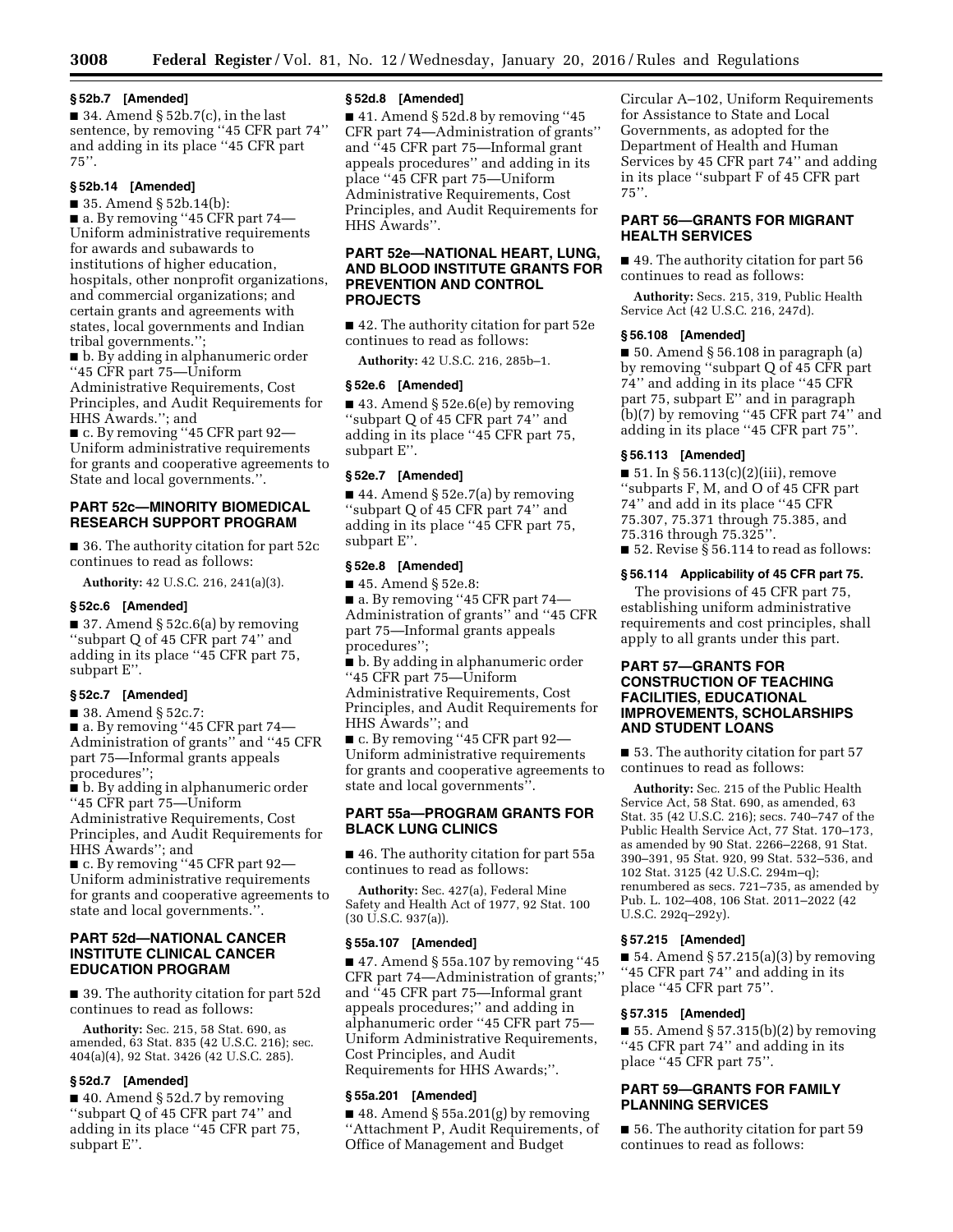**Authority:** 42 U.S.C. 300a–4.

## **§ 59.9 [Amended]**

■ 57. Amend § 59.9 by removing "45 CFR part 74 or Part 92, as applicable'' and adding in its place ''45 CFR part 75, subpart E'<sup>7</sup>.

# **§ 59.10 [Amended]**

■ 58. Amend § 59.10:

■ a. By removing "45 CFR part 74— Uniform administrative requirements for awards and subawards to institutions of higher education, hospitals, other nonprofit organizations, and commercial organizations; and certain grants and agreements with states, local governments and Indian tribal governments'';

■ b. By adding in alphanumeric order ''45 CFR part 75—Uniform Administrative Requirements, Cost Principles, and Audit Requirements for HHS Awards''; and

■ c. By removing "45 CFR part 92— Uniform administrative requirements for grants and cooperative agreements to state and local governments''.

# **§ 59.206 [Amended]**

■ 59. Amend § 59.206(c) by removing ''subpart Q of 35 CFR part 74'' and adding in its place ''45 CFR part 75, subpart E''.

#### **§ 59.208 [Amended]**

 $\blacksquare$  60. Amend § 59.208(a) by removing ''subpart Q of 45 CFR part 74'' and adding in its place ''45 CFR part 75, subpart E''.

# **§ 59.212 [Amended]**

■ 61. Amend § 59.212(d)(2)(iii) by removing ''subparts F, M, and O of 45 CFR part 74.'' and adding in its place ''45 CFR 75.307, 75.371 through 75.385, and 75.316–75.325.''.

■ 62. Revise § 59.215 to read as follows:

## **§ 59.215 Applicability of 45 CFR part 75.**

The provisions of 45 CFR part 75, establishing uniform administrative requirements and cost principles, shall apply to all grants under this part.

# **PART 59a—NATIONAL LIBRARY OF MEDICINE GRANTS**

■ 63. The authority citation for part 59a continues to read as follows:

**Authority:** 42 U.S.C. 286b–2, 286b–5.

## **§ 59a.6 [Amended]**

■ 64. Amend § 59a.6 by removing ''subpart Q of 45 CFR part 74'' and adding in its place ''45 CFR part 75, subpart E''.

# **§ 59a.7 [Amended]**

■ 65. Amend § 59a.7:

■ a. By removing "45 CFR part 74— Administration of grants'' and ''45 CFR part 75—Informal grants appeals procedures'';

■ b. By adding in alphanumeric order ''45 CFR part 75—Uniform Administrative Requirements, Cost Principles, and Audit Requirements for HHS Awards''; and

■ c. By removing "45 CFR part 92— Uniform administrative requirements for grants and cooperative agreements to state and local governments''.

## **§ 59a.16 [Amended]**

■ 66. Amend § 59a.16(a) by removing ''subpart Q of 45 CFR part 74'' and adding in its place ''45 CFR part 75, subpart E''.

#### **§ 59a.17 [Amended]**

■ 67. Amend § 59a.17:

■ a. By removing "45 CFR part 74— Administration of grants'' and ''45 CFR part 75—Informal grants appeals procedures.'';

■ b. By adding in alphanumeric order ''45 CFR part 75—Uniform Administrative Requirements, Cost Principles, and Audit Requirements for HHS Awards''; and

■ c. By removing "45 CFR part 92— Uniform administrative requirements for grants and cooperative agreements to state and local governments''.

# **PART 62—NATIONAL HEALTH SERVICE CORPS SCHOLARSHIP AND LOAN REPAYMENT PROGRAMS**

■ 68. The authority citation for part 62 continues to read as follows:

**Authority:** Sec. 215 of the Public Health Service Act, 58 Stat. 690, as amended, 63 Stat. 35 (42 U.S.C. 216); sec. 751 of the Public Health Service Act, 90 Stat. 2281 (42 U.S.C. 294t), unless otherwise noted.

### **§ 62.58 [Amended]**

■ 69. Amend § 62.58:

■ a. By removing "45 CFR part 74— Administration of grants'', ''45 CFR part 75—Informal grant appeals procedures'' and ''45 CFR part 92—Administrative Requirements for grants and cooperative agreements to State and local governments (effective October 1, 1988)'';

■ b. By adding in alphanumeric order ''45 CFR part 75—Uniform Administrative Requirements, Cost Principles, and Audit Requirements for HHS Awards''; and

■ c. By arranging existing entries in alphanumeric order.

# **PART 63a—NATIONAL INSTITUTES OF HEALTH TRAINING GRANTS**

■ 70. The authority citation for part 63a continues to read as follows:

**Authority:** 42 U.S.C. 216, 2421(b)(3), 284(b)(1)(C), 285g–10, 287c(b), 300cc– 15(a)(1), 300cc–41(a)(3)(C), 7403(h)(2).

# **§ 63a.10 [Amended]**

■ 71. Amend § 63a.10(a) by removing ''45 CFR 74.27'' and adding in its place ''45 CFR part 75, subpart E''.

## **§ 63a.11 [Amended]**

■ 72. Amend § 63a.11:

■ a. By removing "45 CFR part 74— Administration of grants'' and ''45 CFR part 75—Informal grant appeals procedures'';

■ b. By adding in alphanumeric order ''45 CFR part 75—Uniform administrative requirements, cost principles, and audit requirements for HHS awards''; and

■ c. By removing "45 CFR part 92— Administrative Requirements for grants and cooperative agreements to State and local governments''.

## **PART 64—NATIONAL LIBRARY OF MEDICINE TRAINING GRANTS**

■ 73. The authority citation for part 64 continues to read as follows:

**Authority:** 42 U.S.C. 216, 286b–3.

### **§ 64.8 [Amended]**

■ 74. Amend § 64.8 by removing ''subpart Q of 45 CFR part 74'' and adding in its place ''45 CFR part 75, subpart E''.

#### **§ 64.9 [Amended]**

■ 75. Amend § 64.9:

■ a. By removing "45 CFR part 74— Administration of grants.'' and ''45 CFR part 75—Informal grant appeals procedures.'';

■ b. By adding in alphanumeric order ''45 CFR part 75—Uniform Administrative Requirements, Cost Principles, and Audit Requirements for HHS Awards.''; and

■ c. By removing "45 CFR part 92— Administrative Requirements for grants and cooperative agreements to State and local governments.''.

# **PART 65—NATIONAL INSTITUTE OF ENVIRONMENTAL HEALTH SCIENCES HAZARDOUS WASTE WORKER TRAINING**

■ 76. The authority citation for part 65 continues to read as follows:

**Authority:** 42 U.S.C. 9660a; 49 U.S.C. App. 1816.

### **§ 65.8 [Amended]**

■ 77. Amend § 65.8: ■ a. By removing "45 CFR part 74— Administration of grants'' and ''45 CFR part 75—Informal grant appeals procedures'';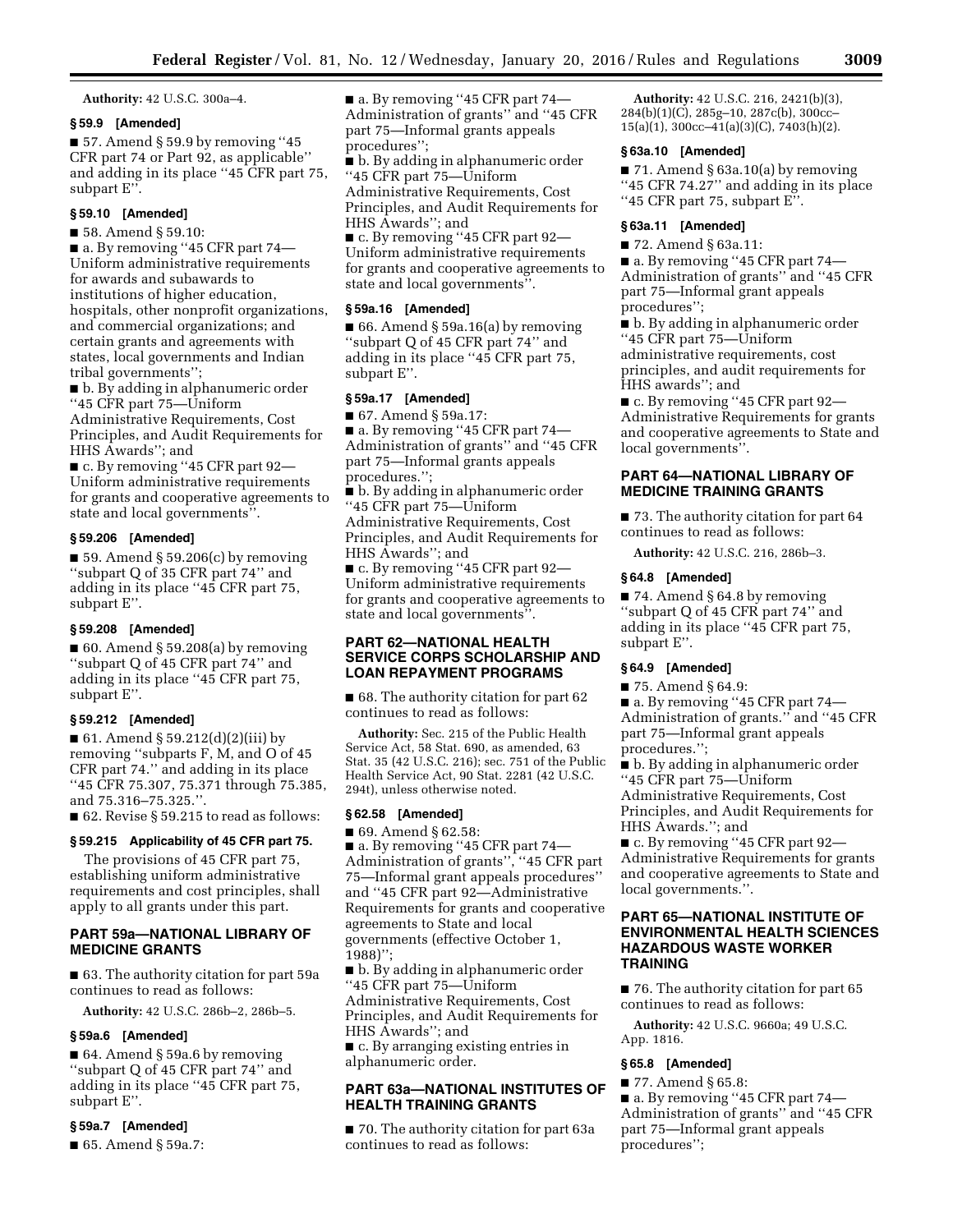■ b. By adding in alphanumeric order ''45 CFR part 75—Uniform Administrative Requirements, Cost Principles, and Audit Requirements for HHS Awards''; and

■ c. By removing "45 CFR part 92— Administrative Requirements for Grants and Cooperative Agreements to State and local Governments''.

# **PART 65a—NATIONAL INSTITUTE OF ENVIRONMENTAL HEALTH SCIENCES HAZARDOUS SUBSTANCES BASIC RESEARCH AND TRAINING GRANTS**

■ 78. The authority citation for part 65a continues to read as follows:

**Authority:** 42 U.S.C. 216, 9660(a).

#### **§ 65a.9 [Amended]**

■ 79. Amend § 65a.9(a) by removing "45 CFR 74.25'' and adding in its place ''45 CFR 75.308''.

# **§ 65a.10 [Amended]**

 $\blacksquare$  80. Amend § 65a.10 by removing "45 CFR 74.27'' and adding in its place ''45 CFR part 75, subpart E''.

## **§ 65a.11 [Amended]**

■ 81. Amend § 65a.11: ■ a. By removing "45 CFR part 74— Uniform administrative requirements for awards and subawards to institutions of higher education, hospitals, other nonprofit organizations, and commercial organizations; and certain grants and agreements with states, local governments and Indian tribal governments'' and ''45 CFR part 75—Informal grant appeals procedures''; ■ b. By adding in alphanumeric order ''45 CFR part 75—Uniform Administrative Requirements, Cost Principles, and Audit Requirements for HHS Awards''; and

■ c. By removing ''45 CFR part 92— Uniform administrative requirements for grants and cooperative agreements to state and local governments''.

# **PART 66—NATIONAL RESEARCH SERVICE AWARDS**

■ 82. The authority citation for part 66 continues to read as follows:

**Authority:** 42 U.S.C. 216, 288.

# **§ 66.207 [Amended]**

■ 83. Amend § 66.207:

■ a. By removing "45 CFR part 74— Uniform administrative requirements for awards and subawards to institutions of higher education, hospitals, other nonprofit organizations, and commercial organizations; and certain grants and agreements with states, local governments and Indian tribal governments'' and ''45 CFR part 75—Informal grant appeals procedures''; and

■ b. By adding in alphanumeric order ''45 CFR part 75—Uniform Administrative Requirements, Cost Principles, and Audit Requirements for HHS Awards''.

# **PART 67—AGENCY FOR HEALTH CARE POLICY AND RESEARCH GRANTS AND CONTRACTS**

■ 84. The authority citation for part 67 continues to read as follows:

**Authority:** Pub. L. 103–43, 107 Stat. 214– 215, Pub. L. 102–410, 106 Stat. 2094–2101 and sec. 6103, Pub. L. 101–239, 103 Stat. 2189–2208, Title IX of the Public Health Service Act (42 U.S.C. 299–299c-6); and sec. 1142, Social Security Act (42 U.S.C. 1320b-12).

## **§ 67.11 [Amended]**

■ 85. Amend § 67.11 in the definition of ''Grant,'' by removing ''45 CFR parts 74 and 92'' and adding in its place ''45 CFR part 75''.

# **§ 67.18 [Amended]**

■ 86. Amend § 67.18 by removing "45 CFR part 74, or part 92 for State and local government grantees'' and adding in its place ''45 CFR part 75''.

# **§ 67.19 [Amended]**

■ 87. Amend § 67.19:

■ a. By removing "45 CFR part 74—

Administration of grants'';

■ b. By adding in alphanumeric order ''45 CFR part 75—Uniform Administrative Requirements, Cost Principles, and Audit Requirements for HHS Awards''; and

■ c. By removing "45 CFR part 92— Uniform administrative requirements for grants and cooperative agreements with State and local governments''.

# **PART 124—MEDICAL FACILITY CONSTRUCTION AND MODERNIZATION**

■ 88. The authority citation for part 124 continues to read as follows:

**Authority:** Secs. 215, 1602, 1625, Public Health Service Act (42 U.S.C. 216, 300o–1, 300r), unless otherwise noted.

## **§ 124.6 [Amended]**

■ 89. Amend § 124.6 by removing ''subpart K of 45 CFR part 74.'' and adding in its place ''45 CFR 75.305''.

#### **§ 124.7 [Amended]**

■ 90. Amend § 124.7 by removing ''subpart Q of 45 CFR part 74.'' and adding in its place ''45 CFR part 75, subpart E.''.

■ 91. Revise § 124.11 to read as follows:

#### **§ 124.11 Applicability of 45 CFR part 75.**

The provisions of 45 CFR part 75, establishing uniform administrative requirements and cost principles, shall apply to all grants under this part.''.

# **PART 136—INDIAN HEALTH**

■ 92. The authority citation for part 136 continues to read as follows:

**Authority:** 25 U.S.C. 13; sec. 3, 68 Stat. 674 (42 U.S.C., 2001, 2003); Sec. 1, 42 Stat. 208 (25 U.S.C. 13); 42 U.S.C. 2001, unless otherwise noted.

#### **§ 136.56 [Amended]**

■ 93. Amend § 136.56 by removing "45 CFR part 74, subpart C'' and adding in its place ''45 CFR 75.361''.

## **§ 136.104 [Amended]**

 $\blacksquare$  94. Amend § 136.104(a) by removing "45 CFR part 74, subpart N" and adding in its place ''45 CFR 75.206''.

## **§ 136.105 [Amended]**

■ 95. Amend § 136.105(e) Note by removing ''45 CFR 74.15'' and adding in its place ''45 CFR 75.304''.

## **§ 136.107 [Amended]**

■ 96. Amend § 136.107 in paragraph (a) by removing ''subpart Q of 45 CFR part 74'' and adding in its place ''45 CFR part 75, subpart E'' and in paragraph (b) Note by removing ''45 CFR 74.53'' and adding in its place ''45 CFR 75.306''.

## **§ 136.110 [Amended]**

■ 97. Amend § 136.110(b)(3) by removing ''subpart P of 45 CFR part 74'' and adding in its place ''45 CFR 75.326 through 75.340''.

#### **§ 136.111 [Amended]**

 $\blacksquare$  98. Amend § 136.111 in the Note by removing ''45 CFR 74.47(a)'' and adding in its place ''45 CFR 75.305(b)(9)''.

# **§ 136.114 [Amended]**

■ 99. Amend § 136.114 by removing "45 CFR part 74—Administration of grants'' and ''45 CFR part 75—Informal grant appeals procedures'' and adding in alphanumeric order ''45 CFR 75— Uniform Administrative Requirements, Cost Principles, and Audit Requirements for HHS Awards''.

#### **§ 136.115 [Amended]**

■ 100. Amend § 136.115 in the Note by removing ''45 CFR part 74, subpart M'' and adding in its place ''45 CFR 75.371 through 75.385''.

### **§ 136.116 [Amended]**

■ 101. Amend § 136.116 by removing ''subpart J of 45 CFR part 74'' and adding in its place ''45 CFR 75.341 through 75.360'' and in the Note by removing ''45 CFR part 74'' and adding in its place ''45 CFR part 75''.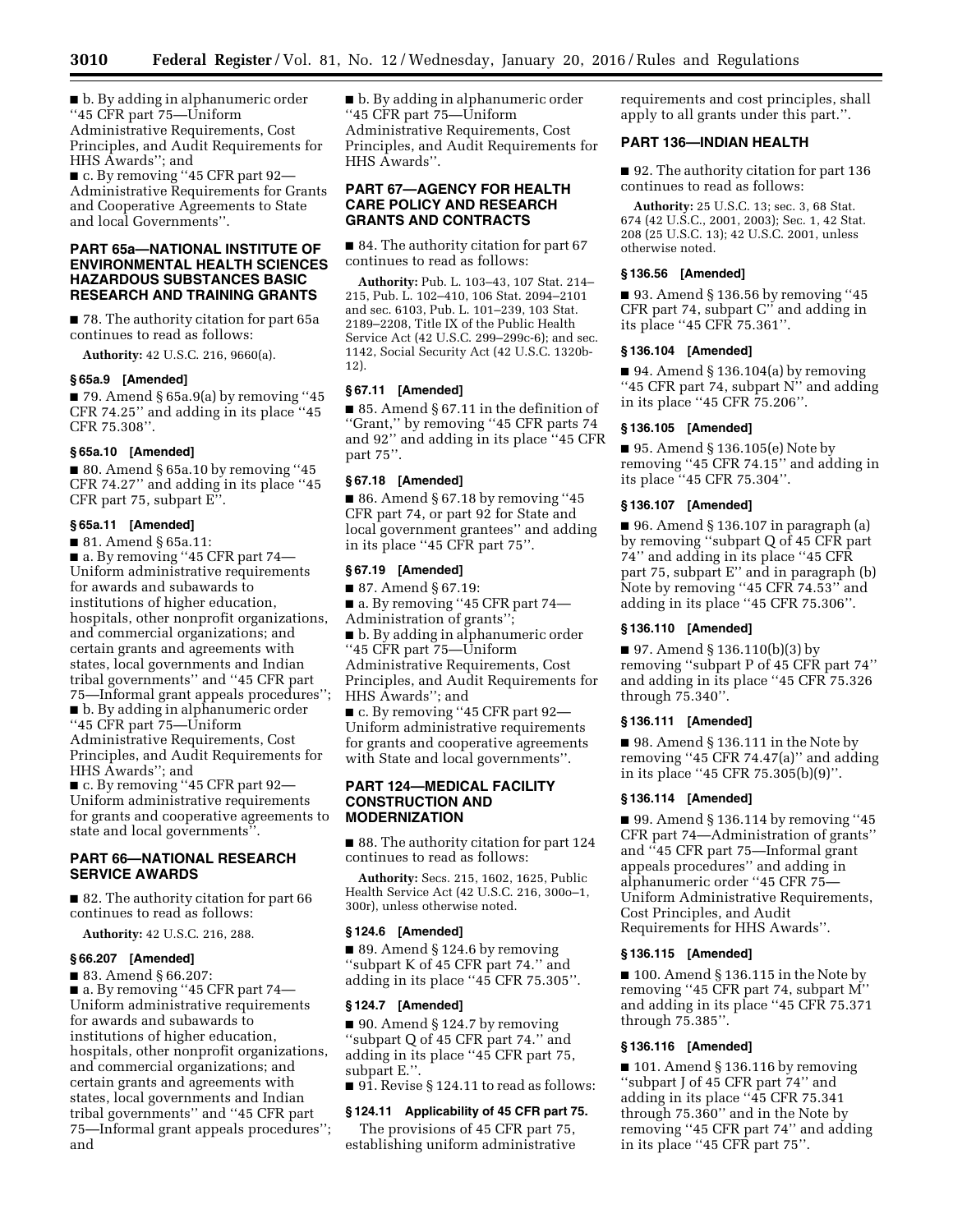## **§ 136.120 [Amended]**

■ 102. Amend § 136.120 in the Note by removing ''45 CFR part 74'' and adding in its place ''45 CFR part 75''.

# **§ 136.302 [Amended]**

 $\blacksquare$  103. Amend § 136.302(r) by removing ''45 CFR 74.3'' and adding in its place ''45 CFR 75.2''.

## **§ 136.312 [Amended]**

 $\blacksquare$  104. Amend § 136.312(a) by removing "45 CFR part 74, subpart N" and adding in its place ''45 CFR 75.206''.

# **§ 136.314 [Amended]**

 $\blacksquare$  105. Amend § 136.314 by removing ''subpart Q of 45 CFR part 74'' and adding in its place ''45 CFR part 75, subpart E''.

# **§ 136.316 [Amended]**

 $\blacksquare$  106. Amend § 136.316 by removing ''45 CFR part 74, Administration of grants'' and ''45 CFR part 75, Informal grant appeals procedures'' and adding in alphanumeric order ''45 CFR part 75—Uniform Administrative Requirements, Cost Principles, and Audit Requirements for HHS Awards''.

# **PART 403—SPECIAL PROGRAMS AND PROJECTS**

■ 107. The authority citation for part 403 continues to read as follows:

**Authority:** 42 U.S.C. 1395b–3 and Secs. 1102 and 1871 of the Social Security Act (42 U.S.C. 1302 and 1395hh).

#### **§ 403.512 [Amended]**

■ 108. Amend § 403.512(a):

■ a. By removing from the first sentence ''45 CFR part 92 (''Uniform Administrative Requirements for Grants and Cooperative Agreements to State and Local Governments''), 45 CFR 74.4'' and adding in its place ''45 CFR part 75''; and

■ b. By removing from the second sentence ''45 CFR 74.4 or in part 92'' and adding in its place ''45 CFR part  $75$ ".

# **PART 417—HEALTH MAINTENANCE ORGANIZATIONS, COMPETITIVE MEDICAL PLANS, AND HEALTH CARE PREPAYMENT PLANS**

■ 109. The authority citation for part 417 continues to read as follows:

**Authority:** Secs. 1102 and 1871 of the Social Security Act (42 U.S.C. 1302 and 1395hh), secs. 1301, 1306, and 1310 of the Public Health Service Act (42 U.S.C. 300e, 300e–5, and 300e–9), and 31 U.S.C. 9701.

## **§ 417.911 [Amended]**

■ 110. Amend § 417.911 Small Capital Expenditure (1) by removing ''45 CFR 74.132'' and adding in its place ''45 CFR  $75.2$ ".

# **PART 430—GRANTS TO STATES FOR MEDICAL ASSISTANCE PROGRAMS**

■ 111. The authority citation for part 430 continues to read as follows:

**Authority:** Sec. 1102 of the Social Security Act (42 U.S.C. 1302).

## **§ 430.2 [Amended]**

■ 112. Amend § 430.2(b) by removing ''Part 74—Administration of Grants.'' and adding in alphanumeric order ''Part 75—Uniform Administrative Requirements, Cost Principles, and Audit Requirements for HHS Awards.''.

 $\blacksquare$  113. Revise § 430.30(e) to read as follows:

# **§ 430.30 [Amended]**

\* \* \* \* \* *(e) General administrative requirements.* With the following exceptions, the provisions of 45 CFR 75, which establish uniform administrative requirements and cost principles, apply to all grants made to States under this subpart:

(1) Cost sharing or matching, 45 CFR 75.306; and

(2) Financial reporting, 45 CFR 75.341.

# **PART 433—STATE FISCAL ADMINISTRATION**

■ 114. The authority citation for part 433 continues to read as follows:

**Authority:** Sec. 1102 of the Social Security Act, (42 U.S.C. 1302).

## **§ 433.112 [Amended]**

■ 115. Amend § 433.112(b)(7) by removing ''45 CFR 74.27(a)'' and adding in its place 45 CFR part 75, subpart E''.

#### **§ 433.322 [Amended]**

 $\blacksquare$  116. Amend § 433.322 by removing ''45 CFR 92.42'' and adding in its place 45 CFR 75.361 through 75.370''.

## **PART 434—CONTRACTS**

■ 117. The authority citation for part 434 continues to read as follows:

**Authority:** Sec. 1102 of the Social Security Act (42 U.S.C. 1302).

#### **§ 434.6 [Amended]**

 $\blacksquare$  118. Amend § 434.6(a)(1) by removing ''45 CFR part 74'' and adding in its place ''45 CFR part 75''.

## **§ 434.70 [Amended]**

■ 119. Amend § 434.70(a)(2) by removing ''45 CFR part 74'' and adding in its place ''45 CFR part 75''.

# **PART 435—ELIGIBILITY IN THE STATES, DISTRICT OF COLUMBIA, THE NORTHERN MARIANA ISLANDS, AND AMERICAN SAMOA**

■ 120. The authority citation for part 434 continues to read as follows:

**Authority:** Sec. 1102 of the Social Security Act (42 U.S.C. 1302).

## **§ 435.407 [Amended]**

 $\blacksquare$  121. Amend § 435.407(j) by removing ''45 CFR 74.53'' and adding in its place ''45 CFR 75.361''.

# **PART 436—ELIGIBILITY IN GUAM, PUERTO RICO, AND THE VIRGIN ISLANDS**

■ 122. The authority citation for part 436 continues to read as follows:

**Authority:** Sec. 1102 of the Social Security Act (42 U.S.C. 1302).

## **§ 436.407 [Amended]**

 $\blacksquare$  123. Amend § 436.407(j) by removing ''45 CFR 74.53'' and adding in its place ''45 CFR 75.361''.

# **PART 438—MANAGED CARE**

■ 124. The authority citation for part 438 continues to read as follows:

**Authority:** Sec. 1102 of the Social Security Act (42 U.S.C. 1302).

# **§ 438.356 [Amended]**

 $\blacksquare$  125. Amend § 438.356(e) by removing ''45 CFR part 74'' and adding in its place ''45 CFR part 75''.

# **PART 440—SERVICES: GENERAL PROVISIONS**

■ 126. The authority citation for part 440 continues to read as follows:

**Authority:** Sec. 1102 of the Social Security Act (42 U.S.C. 1302).

# **§ 440.170 [Amended]**

■ 127. Amend § 440.170(a)(4)(i)(A) by removing ''45 CFR 92.36(b) through (i)'' and adding in its place ''45 CFR 75.326 through 75.340''.

# **PART 441—SERVICES: REQUIREMENTS AND LIMITS APPLICABLE TO SPECIFIC SERVICES**

■ 128. The authority citation for part 441 continues to read as follows:

**Authority:** Secs. 1102, 1902, and 1928 of the Social Security Act (42 U.S.C. 1302).

#### **§ 441.208 [Amended]**

■ 129. Amend § 441.208 by removing ''45 CFR 74.20'' and adding in its place ''45 CFR 75.361''.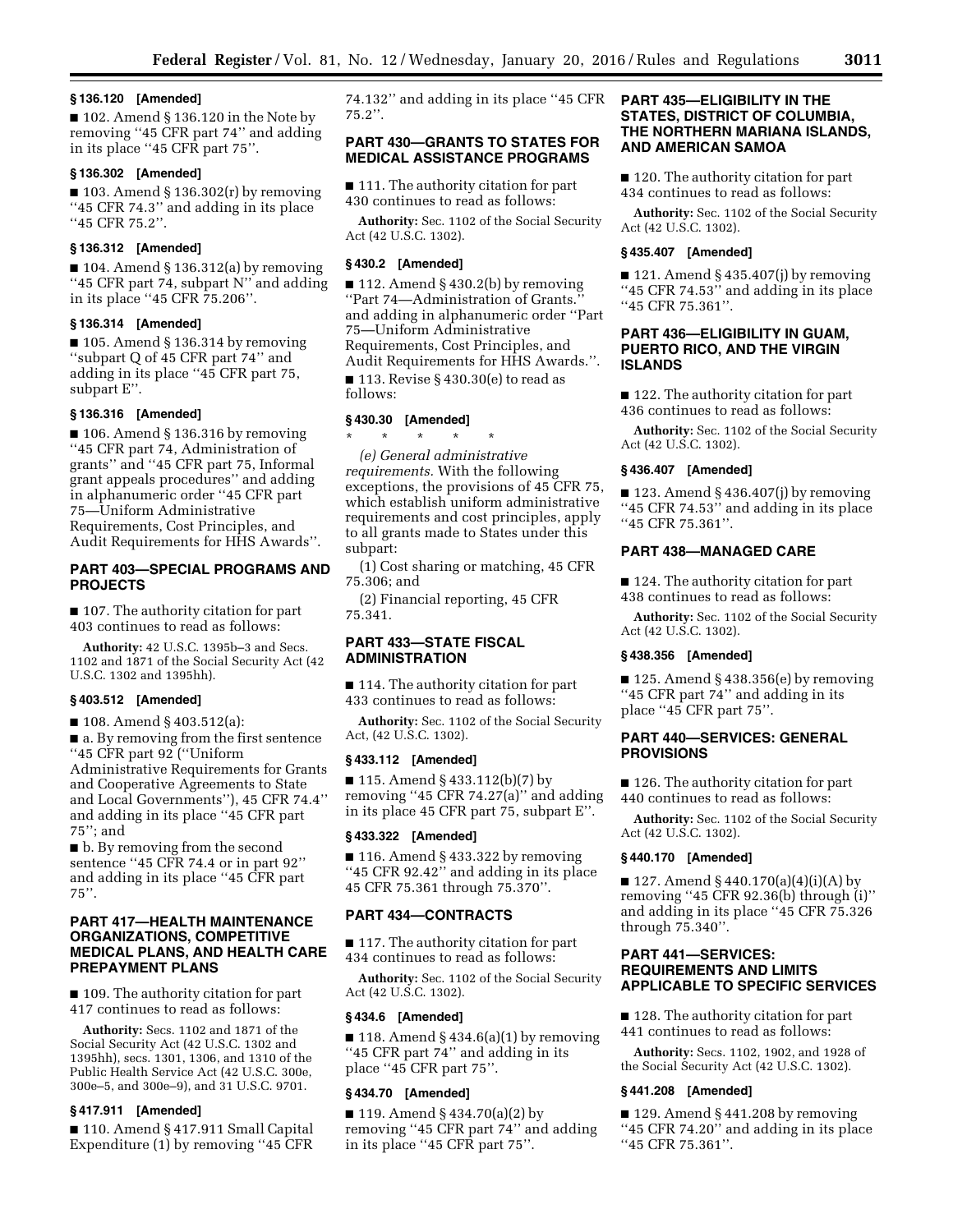## **§ 441.353 [Amended]**

■ 130. Amend § 441.353(c)(3) by removing ''45 CFR part 74'' and adding in its place ''45 CFR part 75''.

# **§ 441.484 [Amended]**

■ 131. Amend § 441.484(a)(2) by removing ''45 CFR 74.40 through 74.48'' and adding in its place ''45 CFR 75.326 through 75.340''.

# **PART 456—UTILIZATION CONTROL**

■ 132. The authority citation for part 456 continues to read as follows:

**Authority:** Sec. 1102 of the Social Security Act (42 U.S.C. 1302), unless otherwise noted.

#### **§ 456.722 [Amended]**

■ 133. Amend § 456.722(c)(1) by removing ''45 CFR part 74, subpart P, and appendix G–O of OMB circular A– 102'' and adding in its place ''45 CFR 75.326 through 75.340''.

# **PART 457—ALLOTMENTS AND GRANTS TO STATES**

■ 134. The authority citation for part 457 continues to read as follows:

**Authority:** Section 1102 of the Social Security Act (42 U.S.C. 1302).

#### **§ 457.230 [Amended]**

 $\blacksquare$  135. Amend § 457.230 by removing ''45 CFR part 74'' and adding in its place ''45 CFR part 75''.

#### **§ 457.628 [Amended]**

 $\blacksquare$  136. Amend § 457.628(b) by removing ''Part 74—Administration of Grants (except as specifically excepted).'' and adding in alphanumeric order ''45 CFR part 75—Uniform Administrative Requirements, Cost Principles, and Audit Requirements for HHS Awards (except as specifically excepted).''. ■ 137. Amend § 457.630 in paragraph (f) introductory text by removing ''45 CFR part 74'' and adding in its place ''45 CFR part 75'' and revising paragraphs (f)(1) and (2).

The revisions read as follows:

# **§ 457.630 Grants procedures.**

\* \* \* \* \* (f) \* \* \*

(1) Cost sharing or matching, 45 CFR 75.306; and

(2) Financial reporting, 45 CFR 75.341.

# **§ 457.940 [Amended]**

■ 138. Amend § 457.940 in paragraph (b)(1) by removing ''45 CFR 74.43 or 45 CFR 92.36, as applicable'' and adding in its place ''45 CFR 75.326 through  $75.340$ " and in paragraph (d) by removing ''45 CFR part 74 or 45 CFR part 92, as applicable'' and adding in its place ''45 CFR part 75''.

## **PART 1001—PROGRAM INTEGRITY— MEDICARE AND STATE HEALTH CARE PROGRAMS**

■ 139. The authority citation for part 1001 continues to read as follows:

**Authority:** 42 U.S.C. 1302, 1320a-7, 1320a-7b, 1395u(j), 1395u(k), 1395w-104(e)(6), 1395y(d), 1395y(e), 1395cc(b)(2)(D), (E) and (F), and 1395hh; and sec. 2455, Public Law 103–355, 108 Stat. 3327 (31 U.S.C. 6101 note).

## **§ 1001.952 [Amended]**

■ 140. Amend § 1001.952(w)(7) by removing ''45 CFR 74.40 through 74.48'' and adding in its place ''45 CFR 75.326 through 75.340'' and designating the undesignated paragraph following paragraph (w)(9) as Note to paragraph (w).

**Title 45—Public Welfare** 

# **PART 16—PROCEDURES OF THE DEPARTMENTAL GRANT APPEALS BOARD**

■ 141. The authority citation for part 16 continues to read as follows:

**Authority:** 5 U.S.C. 301 and secs. 1, 5, 6, and 7 of Reorganization Plan No. 1 of 1953, 18 FR 2053, 67 Stat. 631 and authorities cited in the Appendix.

## **§ 16.1 [Amended]**

■ 142. Amend § 16.1 by removing "part 74 of this title'' and adding in its place ''part 75 of this title''.

#### **§ 16.2 [Amended]**

 $\blacksquare$  143. Amend § 16.2(b) by removing ''part 74 of this title'' and adding in its place ''part 75 of this title''.

#### **§ 16.3 [Amended]**

 $\blacksquare$  144. Amend § 16.3(b) by removing "45 CFR 74.304'' and adding in its place ''45 CFR 75.374''.

## **§ 16.7 [Amended]**

 $\blacksquare$  145. Amend § 16.7(a) by removing "45 CFR 74.304'' and adding in its place ''45 CFR 75.374''.

■ 146. Amend § 16.20 by revising paragraph (a) to read as follows:

#### **§ 16.20 How to submit material to the Board.**

(a) Submissions should be addressed to the Board's current mailing address: Department of Health and Human Services, Departmental Appeals Board, Appellate Division—MS 6127, 330 Independence Ave. SW., Cohen Building—Rm. G–644, Washington, DC 20201; however, submissions to the Board in certain types of cases may be made by electronic filing using DAB E-File at *[https://dab.efile.hhs.gov.](https://dab.efile.hhs.gov)*  Changes to the mailing address will be made available on the Board's Web site

at *[www.hhs.gov/dab/divisions/](http://www.hhs.gov/dab/divisions/appellate) [appellate.](http://www.hhs.gov/dab/divisions/appellate)* 

\* \* \* \* \*

# **§ 16.22 [Amended]**

 $\blacksquare$  147. Amend § 16.22(b)(1) by removing ''see § 74.114 of this title'' and adding in its place ''see § 75.371 of this title''.

# **PART 63—GRANT PROGRAMS ADMINISTERED BY THE OFFICE OF THE ASSISTANT SECRETARY FOR PLANNING AND EVALUATION**

■ 148. The authority citation for part 63 continues to read as follows:

**Authority:** Sec. 602, Community Services Act (42 U.S.C. 2942); sec. 1110, Social Security Act (42 U.S.C. 1310).

#### **§ 63.8 [Amended]**

■ 149. Amend § 63.8 $(c)(1)$  by removing ''Part 74 of this title, establishing uniform administrative requirements and cost principles for grants'' and adding in its place ''Part 75 of this title, establishing uniform administrative requirements, cost principles and audit requirements for grants''.

## **§ 63.34 [Amended]**

■ 150. Amend § 63.34 by removing ''§ 74.114'' and adding in its place ''§ 75.372''.

# **PART 75—UNIFORM ADMINISTRATIVE REQUIREMENTS, COST PRINCIPLES, AND AUDIT REQUIREMENTS FOR HHS AWARDS**

■ 151. The authority citation for part 75 continues to read as follows:

**Authority:** 5 U.S.C. 301.

#### **§ 75.1 Acronyms [Amended]**

■ 152. Amend § 75.1 by removing "COG Councils of Governments'' and adding in its place ''COG Councils Of Governments''; adding in alphabetical order ''FAPIIS Federal Awardee Performance and Integrity Information System''; and removing ''SAM System for Award Management'' and adding in its place ''SAM System for Award Management (accessible at *[https://](https://www.sam.gov) [www.sam.gov](https://www.sam.gov)*)''

■ 153. Amend § 75.2:

■ a. By revising paragraph (2) in the definition of ''Cognizant agency for indirect costs;''

■ b. In the definition of "Federal Audit Clearinghouse FAC'' by removing "FAC" and adding "(FAC)" in its place;

■ c. In the definition of "Federal

financial assistance'':

■ i. By revising paragraphs (1)

introductory text and (2) introductory text; and

■ ii. By redesignating paragraph (c) as paragraph (3).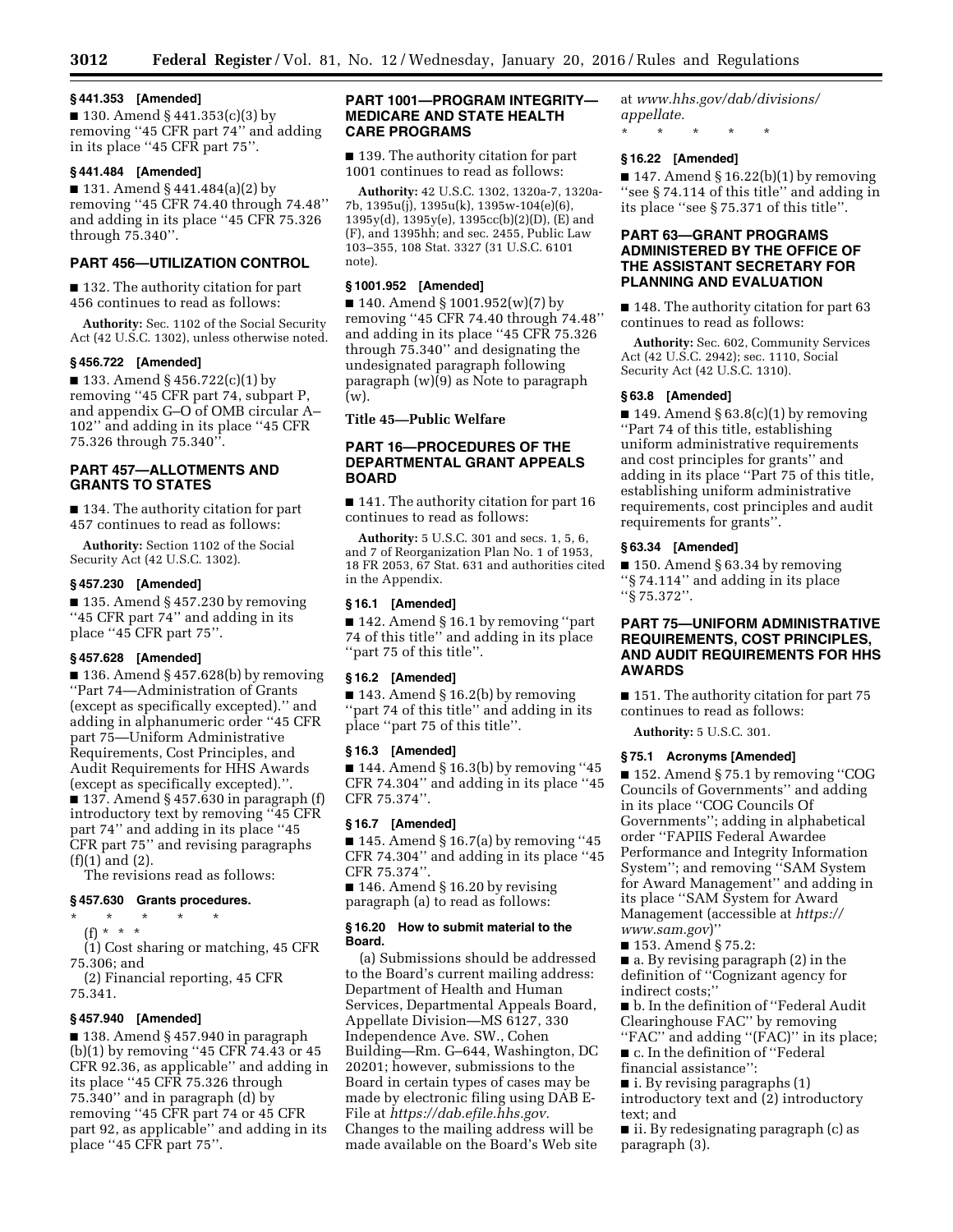■ d. By revising the terms "GAAP" and ''GAGAS'' to read *''Generally Accepted Accounting Principles (GAAP)''and ''Generally Accepted Government Auditing Standards (GAGAS),'' respectively, and redesignating them in proper alphabetical order;* 

■ e. By revising the definitions of ''Improper payment,'' ''Obligations,'' and ''Simplified acquisition threshold;'' and

■ f. Adding a definition of "Working capital advance.''

The revisions and additions read as follows:

# **§ 75.2 Definitions.**

\* \* \* \* \* *Cognizant agency for indirect costs* 

\* \* \* (2) For nonprofit organizations, Appendix IV to Part 75 C.2.a. \* \* \* \* \*

*Federal financial assistance* means (1) *A*ssistance that non-Federal entities receive or administer in the form of:

\* \* \* \* \* (2) For § 75.202 and Subpart F of this part, *Federal financial assistance* also includes assistance that non-Federal entities receive or administer in the form of:

\* \* \* \* \* *Improper payment:* 

*(1) Means any payment that should not have been made or that was made in an incorrect amount (including overpayments and underpayments) under statutory, contractual, administrative, or other legally applicable requirements; and* 

*(2) Includes any payment to an ineligible party, any payment for an ineligible good or service, any duplicate payment, any payment for a good or service not received (except for such payments where authorized by law), any payment that does not account for credit for applicable discounts, and any payment where insufficient or lack of documentation prevents a reviewer from discerning whether a payment was proper.* 

\* \* \* \* \*

*Obligations,* when used in connection with a non-Federal entity's utilization of funds under a Federal award, *obligations* means orders placed for property and services, contracts and subawards made, and similar transactions during a given period that require payment by the non-Federal entity during the same or a future period.

\* \* \* \* \*

*Simplified acquisition threshold*  means the dollar amount below which a non-Federal entity may purchase

property or services using small purchase methods. Non-Federal entities adopt small purchase procedures in order to expedite the purchase of items costing less than the simplified acquisition threshold. The simplified acquisition threshold is set by the Federal Acquisition Regulation at 48 CFR subpart 2.1 and in accordance with 41 U.S.C. 1908. As of the publication of this part, the simplified acquisition threshold is \$150,000, but this threshold is periodically adjusted for inflation. See also Micro-purchase.

\* \* \* \* \* *Working capital advance* means a procedure whereby funds are advanced to the recipient to cover its estimated disbursement needs for a given initial period.

■ 154. In § 75.101:

■ a. Revise the table in paragraph (b)(1);

 $\blacksquare$  b. Revise paragraph (b)(2);

■ c. In paragraph (c), remove the

reference ''§ 75.215: and add ''§ 75.217'' in its place; and

 $\blacksquare$  d. Revise paragraphs (d)(1) and (e)(1) introductory text.

The revisions read as follows:

#### **§ 75.101 Applicability**

- \* \* \* \* \*
- (b) \* \* \*
- $(1) * * * *$

| The following portions of the part:                                       | Are applicable to the fol-<br>lowing types of Federal<br>awards and fixed-price con-<br>tracts and subcontracts (ex-<br>cept as noted in para-<br>graphs (d) and (e) below):                                                   | Are NOT applicable to the following types of Federal<br>awards and fixed-price contracts and subcontracts:                                                                                                                                  |  |
|---------------------------------------------------------------------------|--------------------------------------------------------------------------------------------------------------------------------------------------------------------------------------------------------------------------------|---------------------------------------------------------------------------------------------------------------------------------------------------------------------------------------------------------------------------------------------|--|
| This table must be read along with the other provisions in this section   |                                                                                                                                                                                                                                |                                                                                                                                                                                                                                             |  |
| Subpart B—General Provisions, except for §§75.111,<br>75.112, and 75.113. | $-$ All.<br>$-$ All.                                                                                                                                                                                                           |                                                                                                                                                                                                                                             |  |
|                                                                           | -Grant agreements and<br>cooperative agreements.                                                                                                                                                                               | -Agreements for loans, loan guarantees, interest sub-<br>sidies and insurance.<br>-Procurement contracts awarded by Federal Agencies<br>under the Federal Acquisition Regulations and sub-<br>contracts under these contracts.              |  |
| Subparts C-D, except for §§75.202, 75.303, 75.351-<br>.353.               | -Grant agreements and<br>cooperative agreements.                                                                                                                                                                               | -Agreements for loans, loan guarantees, interest sub-<br>sidies and insurance.<br>-Procurement contracts awarded under the Federal<br>Acquisition Regulations and cost-reimbursement and<br>subcontracts under these contracts.             |  |
|                                                                           | -Grant Agreements and<br>cooperative agreements.<br>-Agreements for loans,<br>loan guarantees, interest<br>subsidies and insurance.                                                                                            | -Procurement contracts awarded under the Federal<br>Acquisition Regulations and cost-reimbursement and<br>subcontracts under these contracts.                                                                                               |  |
|                                                                           | $-$ All.<br>-Grant agreements and<br>cooperative agreements,<br>except those providing<br>food commodities.<br>-All procurement contracts<br>under the Federal Acqui-<br>sition Regulations except<br>those that are not nego- | -Grant agreements and cooperative agreements pro-<br>viding food commodities.<br>-Fixed amount awards.<br>-Agreements for loans, loan guarantees, interest sub-<br>sidies and insurance.<br>-Federal awards to hospitals (See Appendix IX). |  |

tiated.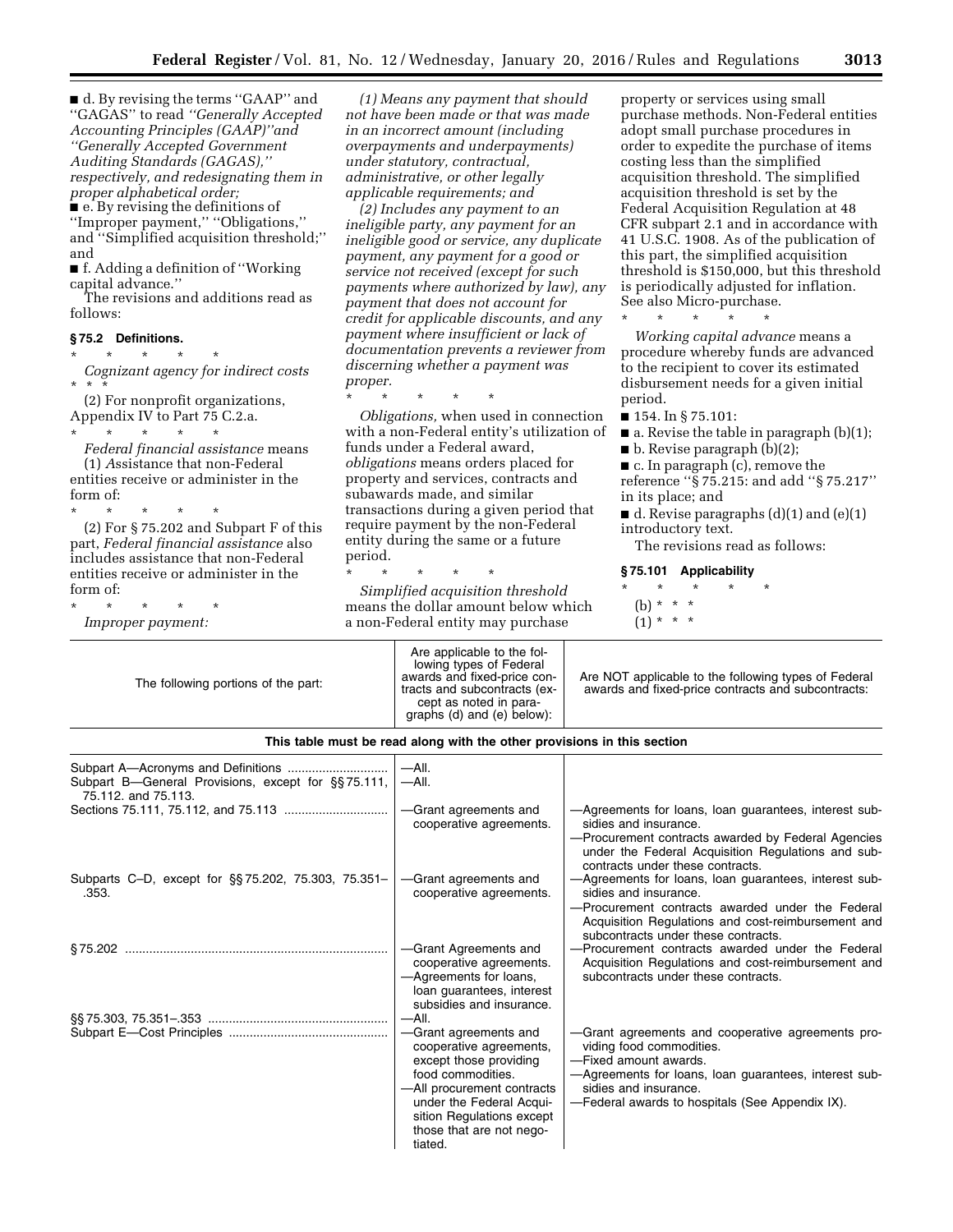| The following portions of the part: | Are applicable to the fol-<br>lowing types of Federal<br>awards and fixed-price con-<br>tracts and subcontracts (ex-<br>cept as noted in para-<br>graphs (d) and (e) below):                                                                                                                                                                                                                                     | Are NOT applicable to the following types of Federal<br>awards and fixed-price contracts and subcontracts: |
|-------------------------------------|------------------------------------------------------------------------------------------------------------------------------------------------------------------------------------------------------------------------------------------------------------------------------------------------------------------------------------------------------------------------------------------------------------------|------------------------------------------------------------------------------------------------------------|
|                                     | -Grant agreements and<br>cooperative agreements.<br>-Contracts and sub-<br>contracts, except for fixed<br>price contract and sub-<br>contracts, awarded under<br>the Federal Acquisition<br>Regulation.<br>-Agreements for loans,<br>loan guarantees, interest<br>subsidies and insurance<br>and other forms of Fed-<br>eral Financial Assistance<br>as defined by the Single<br>Audit Act Amendment of<br>1996. | -Fixed-price contracts and subcontracts<br>awarded<br>under the Federal Acquisition Regulation.            |

(2) *Federal award of costreimbursement contract under the FAR to a non-Federal entity.* When a non-Federal entity is awarded a costreimbursement contract, only subpart D of this part §§ 75.351 through 75.353 (in addition to any FAR related requirements for subaward monitoring), Subpart E of this part and Subpart F of this part are incorporated by reference into the contract. However, when the Cost Accounting Standards (CAS) are applicable to the contract, they take precedence over the requirements of this part except for subpart F of this part when they are in conflict. In addition, costs that are made unallowable under 10 U.S.C. 2324(e) and 41 U.S.C. 4304(a) as described in the FAR subpart 31.2 and subpart 31.603 are always unallowable. For requirements other than those covered in subpart D of this part, §§ 75.351 through 75.353, subpart E of this part and subpart F of this part, the terms of the contract and the FAR apply.

- \* \* \* \* \*
	- (d) \* \* \*

(1) The block grant awards authorized by the Omnibus Budget Reconciliation Act of 1981 (including Community Services), except to the extent that Subpart E of this Part apply to subrecipients of Community Services Block Grant funds pursuant to 42 U.S.C. 9916(a)(1)(B);

- \* \* \* \* \*
- (e) \* \* \*

(1) Entitlement Federal awards to carry out the following programs of the Social Security Act:

\* \* \* \* \*

# **§ 75.102 [Amended]**

 $\blacksquare$  155. Amend § 75.102(b) by adding a comma after ''indirect costs'' and removing the second sentence.

## **§ 75.103 [Amended]**

■ 156. In § 75.103, amend paragraphs (a) and (b) by adding ''Prescribing the Duties of the Office of Management and Budget and the Domestic Policy Council in the Executive Office of the President'' after ''Executive Order 11541'' in each paragraph.

#### **§ 75.104 [Amended]**

 $\blacksquare$  157. Amend § 75.104(a)(7) by adding closing quotation marks after the word Organizations.

■ 158. In § 75.110, revise paragraph (a) to read as follows:

# **§ 75.110 Effective/Applicability date**

(a) The standards set forth in this part which affect administration of Federal awards issued by HHS agencies become effective December 26, 2014 unless different provisions are required by statute or approved by OMB. For the procurement standards in 45 CFR 75.326 through 75.355, non-Federal entities may continue to comply with the procurement standards in previous OMB guidance (superseded by this part as described in 45 CFR 75.104) for two additional fiscal years after this part goes into effect. If a non-Federal entity chooses to use the previous procurement standards for an additional two fiscal years before adopting the procurement standards in this part, the non-Federal entity must document this decision in their internal procurement policies.

\* \* \* \* \*

■ 159. Amend § 75.113 by adding a new second sentence to read as follows:

# **§ 75.113 Mandatory disclosures.**

\* \* \* Non-Federal entities that have received a Federal award including the term and condition outlined in Appendix XII are required to report certain civil, criminal, or administrative proceedings to SAM. \* \* \*

## **§ 75.203 [Amended]**

■ 160. Amend § 75.203(c)(5) by removing the last sentence.  $\blacksquare$  161. Amend § 75.205 by revising paragraph (a) to read as follows:

# **§ 75.205 [Amended]**

(a) *Review of OMB-designated repositories of governmentwide data.* (1) Prior to making a Federal award, the HHS awarding agency is required by 31 U.S.C. 3321 and 41 U.S.C. 2313 note to review information available through any OMB-designated repositories of governmentwide eligibility qualification or financial integrity information as appropriate. See also suspension and debarment requirements at 2 CFR parts 180 and 376.

(2) In accordance 41 U.S.C. 2313, the HHS awarding agency is required to review the publicly available information in the OMB-designated integrity and performance system accessible through SAM (currently the Federal Awardee Performance and Integrity Information System (FAPIIS)) prior to making a Federal award where the Federal share is expected to exceed the simplified acquisition threshold, defined in 41 U.S.C. 134, over the period of performance. At a minimum, the information in the system for a prior Federal award recipient must demonstrate a satisfactory record of executing programs or activities under Federal grants, cooperative agreements, or procurement awards; and integrity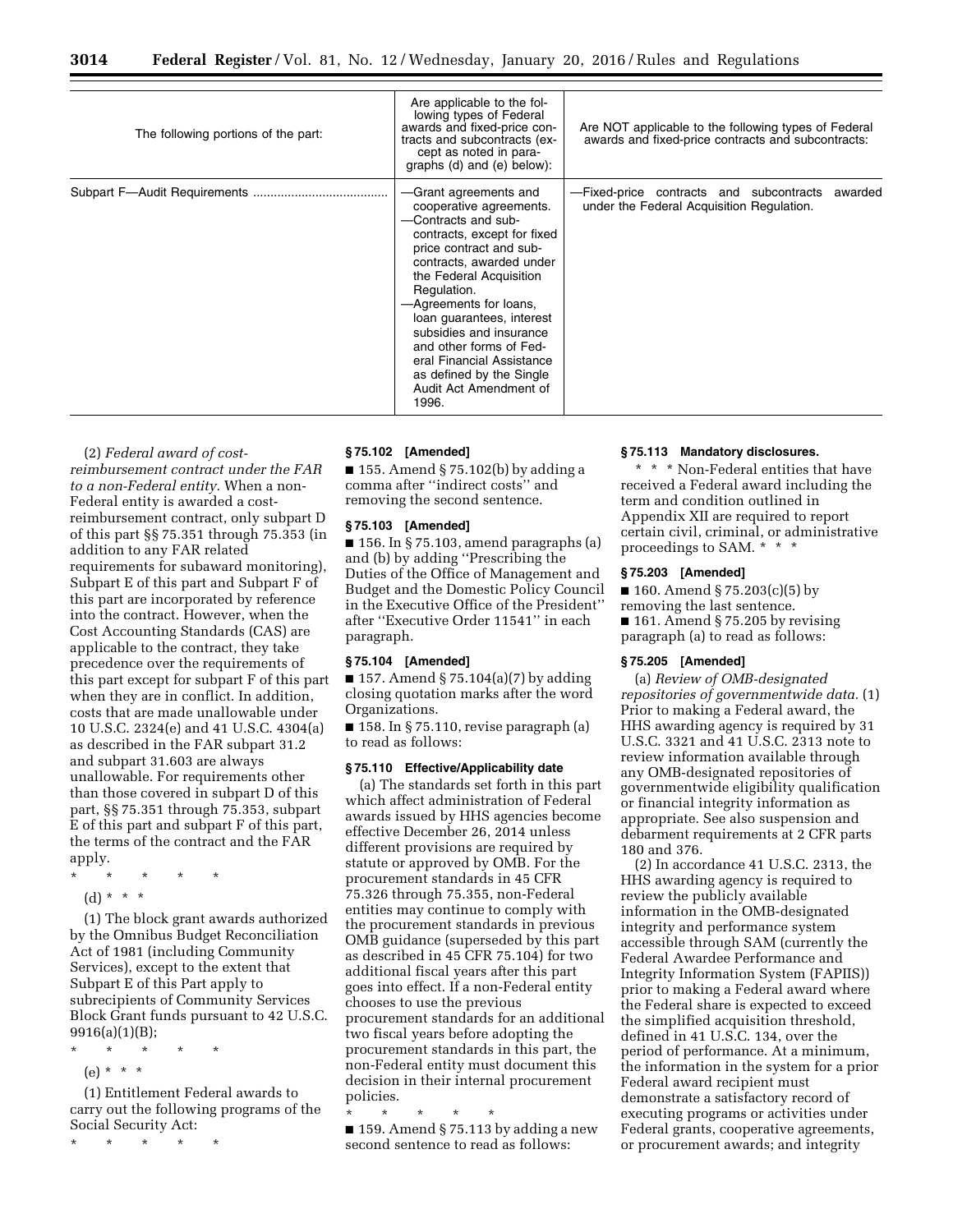and business ethics. The HHS awarding agency may make a Federal award to a recipient who does not fully meet these standards, if it is determined that the information is not relevant to the current Federal award under consideration or there are specific conditions that can appropriately mitigate the effects of the non-Federal entity's risk in accordance with § 75.207.

\* \* \* \* \*

## **§ 75.206 [Amended]**

■ 162. Amend § 75.206(a) by adding ", Controlling Paperwork Burdens on the Public'' after ''5 CFR part 1320''.

## **§ 75.207 [Amended]**

■ 163. Amend § 75.207(a)(4) by removing ''the'' and adding in its place  $"an"$ .

■ 164. Amend § 75.210:

 $\blacksquare$  a. In paragraph (a)(1) by removing ''their'' and adding in its place ''its''; ■ b. By adding paragraph (b)(1)(iii); and ■ c. By adding "Preparation, Submission and Execution of the Budget'' after ''A–11'' in the last sentence of paragraph (d). The addition reads as follows:

# **§ 75.210 Information contained in a Federal award.**

\* \* \* \* \*

- (b) \* \* \*
- $(1) * * * *$
- (iii) Recipient integrity and

performance matters. If the total Federal share of the Federal award may include more than \$500,000 over the period of performance, the HHS awarding agency must include the term and condition available in Appendix XII. See also § 75.113.

\* \* \* \* \*  $\blacksquare$  165. In § 75.211, revise paragraph (b) and add paragraph (c) to read as follows:

## **§ 75.211 Public access to Federal award information.**

\* \* \* \* \*

(b) All information posted in the designated integrity and performance system accessible through SAM (currently FAPIIS) on or after April 15, 2011 will be publicly available after a waiting period of 14 calendar days, except for:

(1) Past performance reviews required by Federal Government contractors in accordance with the Federal Acquisition Regulation (FAR) 42.15;

(2) Information that was entered prior to April 15, 2011; or

(3) Information that is withdrawn during the 14-calendar day waiting period by the Federal Government official.

(c) Nothing in this section may be construed as requiring the publication of information otherwise exempt under the Freedom of Information Act (5 U.S.C. 552), or controlled unclassified information pursuant to Executive Order 13556.

## **§§ 75.212 through 75.217 [Redesignated as §§ 75.213 through 75.218]**

■ 166. Redesignate §§ 75.212 through 75.217 as §§ 75.213 through 75.218, respectively.

■ 167. Add a new § 75.212 to read as follows:

### **§ 75.212 Reporting a determination that a recipient is not qualified for a Federal award.**

(a) If an HHS awarding agency does not make a Federal award to a non-Federal entity because the official determines that the non-Federal entity does not meet either or both of the minimum qualification standards as described in  $\S 75.205(a)(2)$ , the HHS awarding agency must report that determination to the designated integrity and performance system accessible through SAM (currently FAPIIS), only if all of the following apply:

(1) The only basis for the determination described in paragraph (a) of this section is the non-Federal entity's prior record of executing programs or activities under Federal awards or its record of integrity and business ethics, as described in § 75.205(a)(2), (*i.e.*, the entity was determined to be qualified based on all factors other than those two standards), and

(2) The total Federal share of the Federal award that otherwise would be made to the non-Federal entity is expected to exceed the simplified acquisition threshold over the period of performance.

(b) The HHS awarding agency is not required to report a determination that a non-Federal entity is not qualified for a Federal award if it makes the Federal award to the non-Federal entity and includes specific award terms and conditions, as described in § 75.207.

(c) If an HHS awarding agency reports a determination that a non-Federal entity is not qualified for a Federal award, as described in paragraph (a) of this section, the HHS awarding agency also must notify the non-Federal entity that—

(1) The determination was made and reported to the designated integrity and performance system accessible through SAM, and include with the notification an explanation of the basis for the determination;

(2) The information will be kept in the system for a period of five years from the date of the determination, as required by section 872 of Public Law 110–417, as amended (41 U.S.C. 2313), then archived;

(3) Each HHS awarding agency that considers making a Federal award to the non-Federal entity during that five year period must consider that information in judging whether the non-Federal entity is qualified to receive the Federal award when the total Federal share of the Federal award is expected to include an amount of Federal funding in excess of the simplified acquisition threshold over the period of performance;

(4) The non-Federal entity may go to the awardee integrity and performance portal accessible through SAM (currently the Contractor Performance Assessment Reporting System (CPARS)) and comment on any information the system contains about the non-Federal entity itself; and

(5) HHS awarding agencies will consider that non-Federal entity's comments in determining whether the non-Federal entity is qualified for the future Federal award.

(d) If an HHS awarding agency enters information into the designated integrity and performance system accessible through SAM about a determination that a non-Federal entity is not qualified for a Federal award and subsequently:

(1) Learns that any of that information is erroneous, the HHS awarding agency must correct the information in the system within three business days;

(2) Obtains an update to that information that could be helpful to other Federal awarding agencies, the HHS awarding agency is strongly encouraged to amend the information in the system to incorporate the update in a timely way.

(e) HHS awarding agencies shall not post any information that will be made publicly available in the non-public segment of the designated integrity and performance system that is covered by a disclosure exemption under the Freedom of Information Act. If the recipient asserts within seven calendar days to the HHS awarding agency that posted the information that some or all of the information made publicly available is covered by a disclosure exemption under the Freedom of Information Act, the HHS awarding agency that posted the information must remove the posting within seven calendar days of receiving the assertion. Prior to reposting the releasable information, the HHS awarding agency must resolve the issue in accordance with the agency's Freedom of Information Act procedures.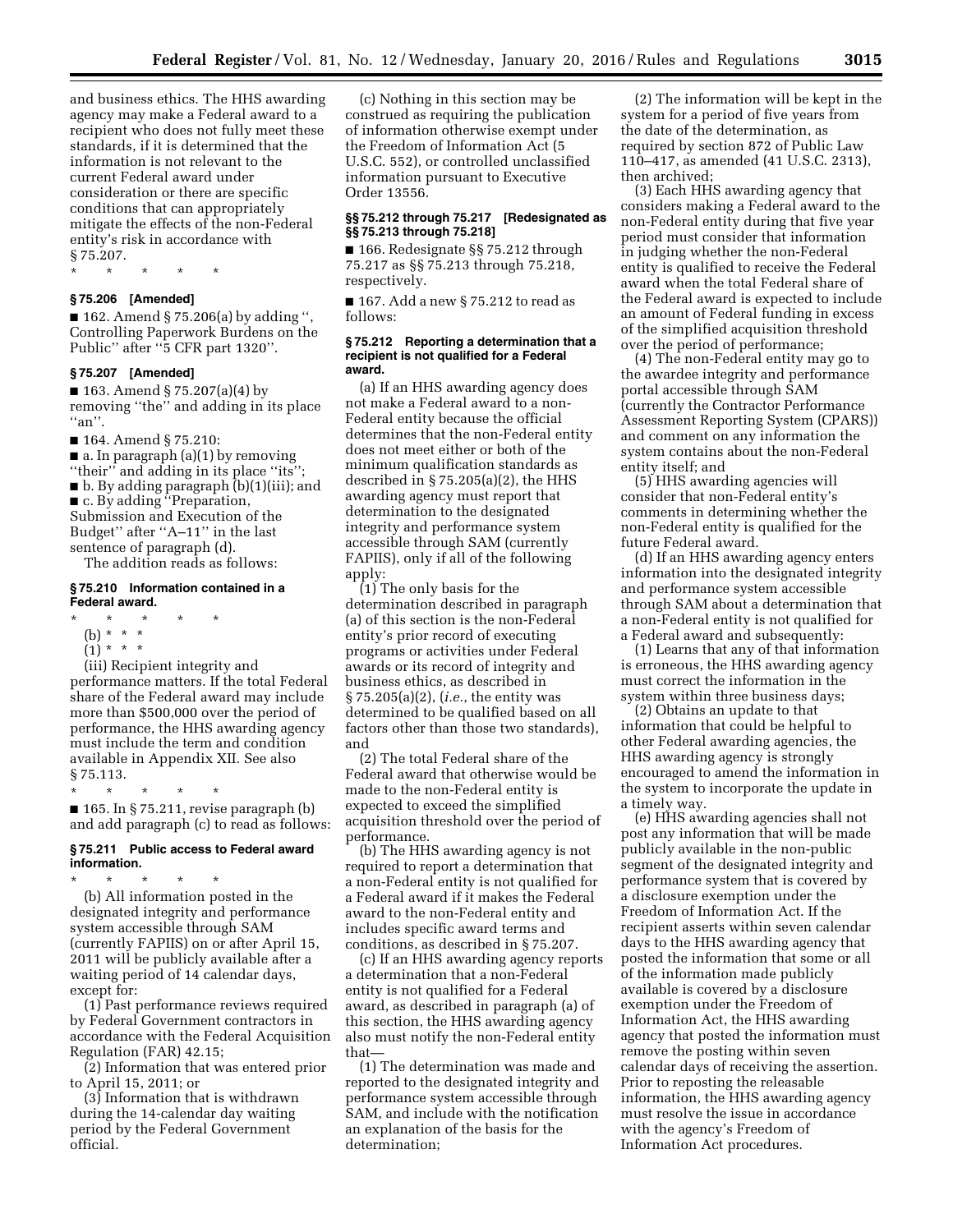#### **§ 75.213 [Amended]**

■ 168. In newly redesignated § 75.213, remove ''and contractors'' after ''entities'' in the first sentence.

■ 169. In § 75.305, revise the last sentence in paragraph (b) introductory text and revise paragraphs (b)(6)(ii) and (b)(9) introductory text to read as follows:

# **§ 75.305 Payment.**

(b) \* \* \* Except as noted elsewhere in this part, HHS awarding agencies must require recipients to use only OMB-approved standard governmentwide information collection requests to request payment.

\* \* \* \* \*

(6) \* \* \* (ii) The non-Federal entity is delinquent in a debt to the United States as defined in OMB Guidance A–129 ''Policies for Federal Credit Programs and Non-Tax Receivables.''

\* \* \* \* \*

(9) Interest earned amounts up to \$500 per year may be retained by the non-Federal entity for administrative expense. Any additional interest earned on Federal advance payments deposited in interest-bearing accounts must be remitted annually to the Department of Health and Human Services Payment Management System (PMS) through an electronic medium using either Automated Clearing House (ACH) network or a Fedwire Funds Service payment. Remittances must include pertinent information of the payee and nature of the payment in the memo area (often referred to as ''addenda records'' by Financial Institutions) as that will assist in the timely posting of interest earned on federal funds. Pertinent details include the Payee Account Number (PAN) if the payment originated from PMS, or Agency information, if the payment originated from ASAP, NSF or another federal agency payment system. The remittance must be submitted as follows:

# \* \* \* \* \*

# **§ 75.306 [Amended]**

 $\blacksquare$  170. Amend § 75.306(c) by adding ''only with prior approval of the HHS awarding agency'' at the end of the first sentence.

# **§ 75.307 [Amended]**

 $\blacksquare$  171. Amend § 75.307(e) by removing ''75.215'' and adding in its place ''75.216''.

 $\blacksquare$  172. In § 75.308, revise paragraph (c) to read as follows:

## **§ 75.308 Revision of budget and program plans.**

\* \* \* \* \*

(c)(1) For non-construction Federal awards, recipients must request prior approvals from HHS awarding agencies for one or more of the following program or budget-related reasons:

(i) Change in the scope or the objective of the project or program (even if there is no associated budget revision requiring prior written approval).

(ii) Change in a key person specified in the application or the Federal award.

(iii) The disengagement from the project for more than three months, or a 25 percent reduction in time devoted to the project, by the approved project director or principal investigator.

(iv) The inclusion, unless waived by the HHS awarding agency, of costs that require prior approval in accordance with subpart E of this part, or Appendix IX of this part, or 48 CFR part 31, as applicable.

(v) The transfer of funds budgeted for participant support costs as defined in § 75.2 to other categories of expense.

(vi) Unless described in the application and funded in the approved Federal awards, the subawarding, transferring or contracting out of any work under a Federal award, including fixed amount subawards as described in § 75.353. This provision does not apply to the acquisition of supplies, material, equipment or general support services.

(vii) Changes in the approved costsharing or matching provided by the non-Federal entity.

(viii) The need arises for additional Federal funds to complete the project.

(ix) The inclusion of research patient care costs in research awards made for the performance of research work.

(x) The provision of subawards by a pass-through entity on fixed amounts up to the Simplified Acquisition Threshold, provided that the subawards meet the requirements for fixed amount awards in § 75.201. See § 75.353.

(xi) The recipient wishes to dispose of, replace, or encumber title to real property, equipment, or intangible property that are acquired or improved with a Federal award. See §§ 75.318, 75.320, 75.322, and 75.323.

(2) No other prior approval requirements for specific items may be imposed unless an exception has been approved by OMB. See also §§ 75.102 and 75.407.

\* \* \* \* \*

# **§ 75.322 [Amended]**

 $\blacksquare$  173. Amend § 75.322(d)(2) by adding ''for Federal purposes'' at the end.

#### **§ 75.327 [Amended]**

 $\blacksquare$  174. Amend § 75.327(h) by removing the third sentence and the parenthetical reference and adding a new last sentence.

The addition reads as follows:

# **§ 75.327 General procurement standards.**

\* \* \* \* \* (h) \* \* \* See also § 75.213. \* \* \* \* \*

# **§ 75.329 [Amended]**

■ 175. In § 75.329, paragraph (c)(2)(i) and (iii), remove ''state'' and remove ''publically'' and add in its place "publicly".

 $\blacksquare$  176. In § 75.351, revise the last sentence of paragraph (b) introductory text to read as follows:

## **§ 75.351 Subrecipient and contractor determinations.**

\* \* \* \* \* (b) \* \* \* Characteristics indicative of a procurement relationship between the non-Federal entity and a contractor are when the contractor:

\* \* \* \* \* ■ 177. In § 75.352, revise paragraphs  $(a)(1)(i)$ ,  $(iv)$ ,  $(vi)$ ,  $(vii)$ ,  $(viii)$ , and  $(x)$  and (a)(2) and (4) to read as follows:

**§ 75.352 Requirement for pass-through entities.** 

- \* \* \* \* \*
	- (a) \* \* \*
	- $(1) * * * *$

(i) Subrecipient name (which must match the name associated with its unique entity identifier;

\* \* \* \* \* (iv) Federal Award Date (see § 75.2 *Federal award date*) of award to the recipient by the HHS awarding agency;  $\star$   $\star$   $\star$ 

(vi) Amount of Federal Funds Obligated by this action by the passthrough entity to the subrecipient;

(vii) Total Amount of Federal Funds Obligated to the subrecipient by the pass-through entity including the current obligation;

(viii) Total Amount of the Federal Award committed to the subrecipient by the pass-through entity;

\* \* \* \* \* (x) Name of HHS awarding agency, pass-through entity, and contract information for awarding official of the pass-through entity;

\* \* \* \* \* (2) All requirements imposed by the pass-through entity on the subrecipient so that the Federal award is used in accordance with Federal statutes, regulations and the terms and conditions of the Federal award; \* \* \* \* \*

(4) An approved federally recognized indirect cost rate negotiated between the subrecipient and the Federal Government or, if no such rate exists,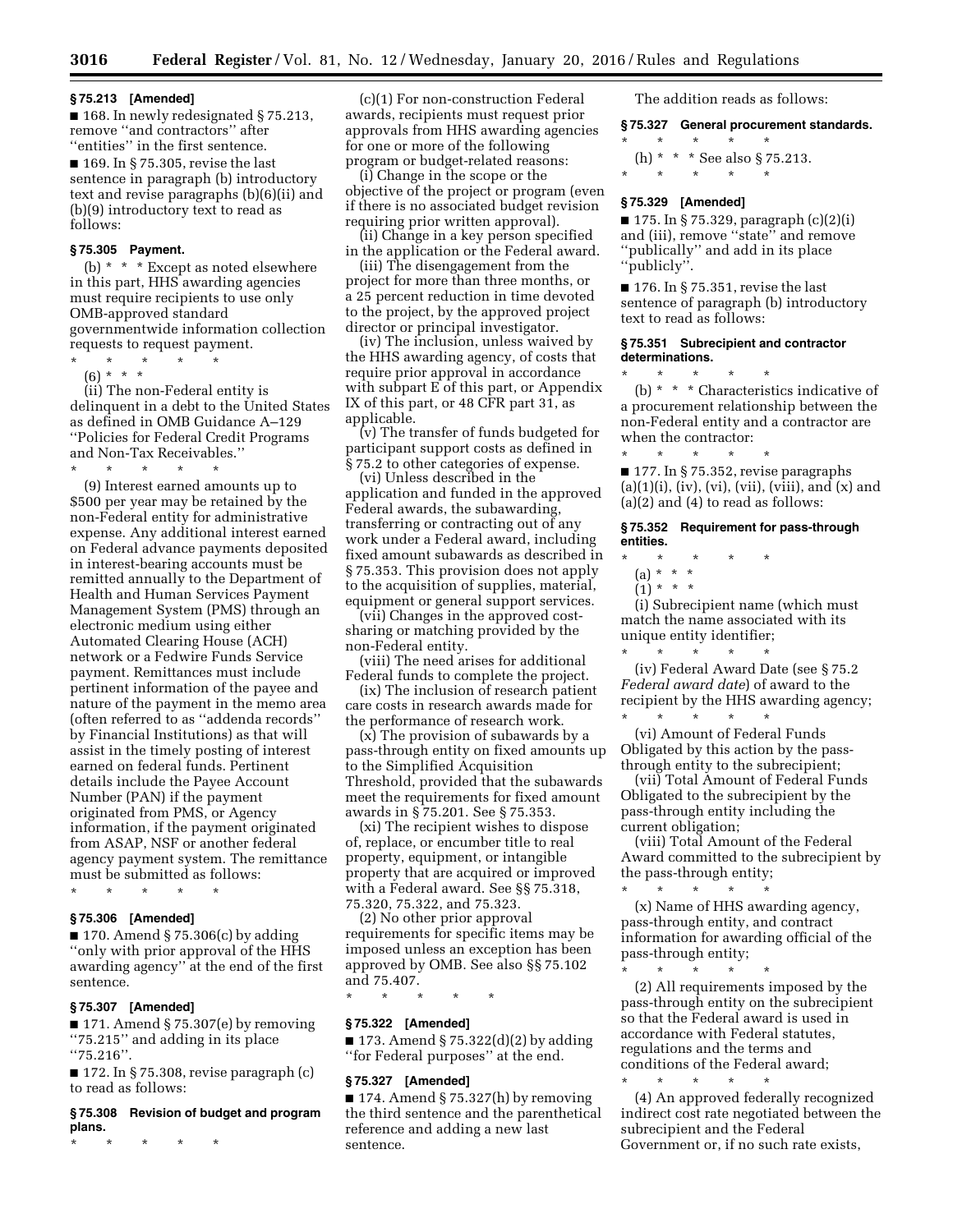either a rate negotiated between the pass-through entity and the subrecipient (in compliance with this part), or a de minimis indirect cost rate as defined in  $§ 75.414(f);$ 

\* \* \* \* \*

■ 178. Revise § 75.363 to read as follows:

### **§ 75.363 Methods for collection, transmission and storage of information.**

In accordance with the May 2013 Executive Order on Making Open and Machine readable the New Default for Government Information, the HHS awarding agency and the non-Federal entity should, whenever practicable, collect, transmit, and store Federal award-related information in open and machine readable formats rather than in closed formats or on paper.

■ 179. In § 75.372, revise paragraphs (a)(1) and (b) and add paragraph (c) to read as follows:

# **§ 75.372 Termination.**

\* \* \* \* \*

(a) \* \* \*

(1) By the HHS awarding agency or pass-through entity, if the non-Federal entity fails to comply with the terms and conditions of the award;

\* \* \* \* \*

(b) When an HHS awarding agency terminates a Federal award prior to the end of the period of performance due to the non-Federal entity's material failure to comply with the Federal award terms and conditions, the HHS awarding agency must report the termination to the OMB-designated integrity and performance system accessible through SAM (currently FAPIIS).

(1) The information required under this paragraph (b) is not to be reported to the designated integrity and performance system until after the non-Federal entity either—

(i) Has exhausted its opportunities to object or challenge the decision, see § 75.374; or

(ii) Has not, within 30 calendar days after being notified of the termination, informed the HHS awarding agency that it intends to appeal the HHS awarding agency's decision to terminate.

(2) If an HHS awarding agency, after entering information into the designated integrity and performance system about a termination, subsequently:

(i) Learns that any of the information is erroneous, the HHS awarding agency must correct the information in the system within three business days;

(ii) Obtains an update to that information that could be helpful to other Federal awarding agencies, the HHS awarding agency is strongly encouraged to amend the information in

the system to incorporate the update in a timely way;

(3) HHS awarding agencies shall not post any information that will be made publicly available in the non-public segment of the designated integrity and performance system that is covered by a disclosure exemption under the Freedom of Information Act. If the non-Federal entity asserts within seven calendar days to the HHS awarding agency who posted the information, that some of the information made publicly available is covered by a disclosure exemption under the Freedom of Information Act, the HHS awarding agency who posted the information must remove the posting within seven calendar days of receiving the assertion. Prior to reposting the releasable information, the HHS agency must resolve the issue in accordance with the agency's Freedom of Information Act procedures.

(c) When a Federal award is terminated or partially terminated, both the HHS awarding agency or passthrough agency and the non-Federal entity remain responsible for compliance with the requirements of §§ 75.381 through 75.390.

 $\blacksquare$  180. In § 75.373, revise paragraph (b) to read as follows:

## **§ 75.373 Notification of termination requirement.**

\* \* \* \* \* (b) If the Federal award is terminated for the non-Federal entity's material failure to comply with the Federal statutes, regulations, or terms and conditions of the Federal award, the notification must state that—

(1) The termination decision will be reported to the OMB-designated integrity and performance system accessible through SAM (currently FAPIIS);

(2) The information will be available in the OMB-designated integrity and performance system for a period of five years from the date of the termination, then archived;

(3) HHS awarding agencies that consider making a Federal award to the non-Federal entity during that five year period must consider that information in judging whether the non-Federal entity is qualified to receive the Federal award, when the Federal share of the Federal award is expected to exceed the simplified acquisition threshold over the period of performance;

(4) The non-Federal entity may comment on any information the OMBdesignated integrity and performance system contains about the non-Federal entity for future consideration by HHS awarding agencies. The non-Federal

entity may submit comments to the awardee integrity and performance portal accessible through SAM (currently CPARS).

(5) Federal awarding agencies will consider non-Federal entity comments when determining whether the non-Federal entity is qualified for a future Federal award.

\* \* \* \* \*

# **§ 75.409 [Amended]**

■ 181. Amend § 75.409 introductory text by removing ''subpart, certain sections in this subpart'' and adding in its place ''subtitle, other subtitles in this part''.

■ 182. In § 75.414, revise paragraph (e)(3) to read as follows:

## **§ 75.414 Indirect (F&A) costs.**

\* \* \* \* \* (e) \* \* \*

(3) Appendix V to Part 75—State/ Local Governmentwide Central Service Cost Allocation Plans;

#### **§ 75.419 [Amended]**

\* \* \* \* \*

■ 183. In § 75.419, amend paragraph (b) introductory text by removing ''its'' and adding in its place ''their'' before ''cost accounting practices''.

 $\blacksquare$ <br> 184. In § 75.431, amend paragraph (h)(3) by removing ''Federal Government's'' and adding in its place ''non-Federal entity'' and revise paragraphs (i)(1) and (j).

The revisions read as follows:

# **§ 75.431 Compensation—fringe benefits.**  \* \* \* \* \*

(i) *Severance pay.* (1) Severance pay, also commonly referred to as dismissal wages, is a payment in addition to regular salaries and wages, by non-Federal entities to workers whose employment is being terminated. Costs of severance pay are allowable only to the extent that in each case, it is required by:

(i) Law;

(ii) Employer-employee agreement; (iii) Established policy that constitutes, in effect, an implied

agreement on the non-Federal entity's part; or

(iv) Circumstances of the particular employment.

\* \* \* \* \* (j) *For IHEs only.* (1) Fringe benefits in the form of undergraduate and graduate tuition or remission of tuition for individual employees are allowable, provided such benefits are granted in accordance with established non-federal entity policies, and are distributed to all non-Federal entity activities on an equitable basis. Tuition benefits for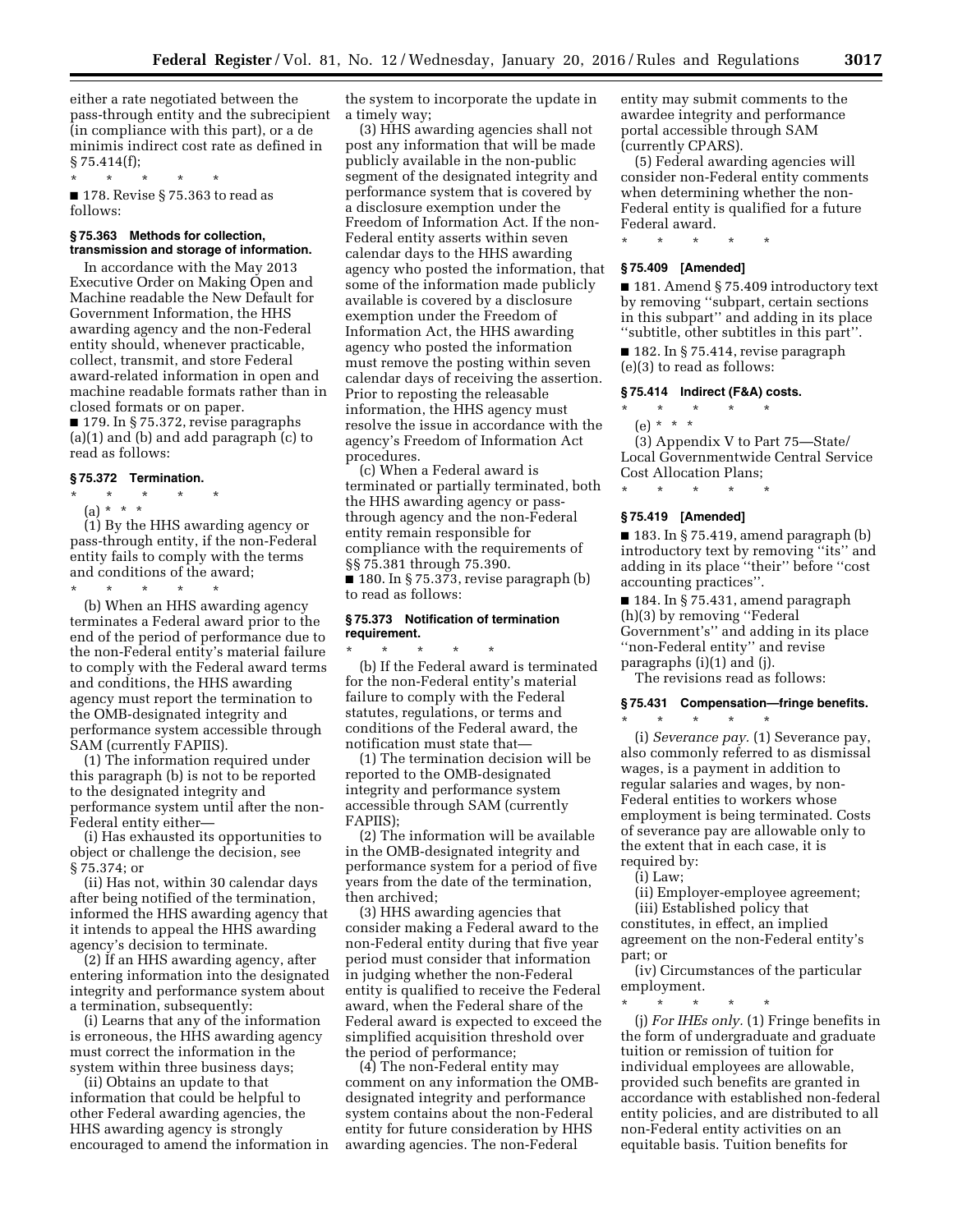family members other than the employee are unallowable.

(2) Fringe benefits in the form of tuition or remission of tuition for individual employees not employed by IHEs are limited to the tax-free amount allowed per section 127 of the Internal Revenue Code as amended.

(3) IHEs may offer employees tuition waivers or tuition reductions, provided that the benefit does not discriminate in favor of highly compensated employees. Employees can exercise these benefits at other institutions according to institutional policy. See § 75.466 for treatment of tuition remission provided to students.

\* \* \* \* \*

■ 185. Amend § 75.439, by adding paragraph (b)(7) to read as follows:

#### **§ 75.439 Equipment and other capital expenditures.**

\* \* \* \* \*

(b) \* \* \* (7) Equipment and other capital expenditures are unallowable as indirect costs. See § 75.436.

## **§ 75.448 [Amended]**

■ 186. Amend § 75.448(b)(3) by removing ''there'' and adding in its place ''thereto''.

# **§ 75.449 [Amended]**

■ 187. In § 75.449, amend paragraph (b)(1) by removing ''are defined in'' and adding in its place ''is defined as noted in'', and in paragraph (e) by removing ''September 23'' and adding in its place ''July 1''.

## **§ 75.450 [Amended]**

■ 188. Amend § 75.450(c)(2)(iv) by removing ''IRC secs.'' and adding in its place ''I.R.C. sections''.

 $\blacksquare$  189. Revise § 75.456 to read as follows:

#### **§ 75.456 Participant support costs.**

Participant support costs as defined in § 75.2 are allowable with the prior approval of the HHS awarding agency.

## **§ 75.459 [Amended]**

 $\blacksquare$  190. In § 75.459, amend the section heading by removing ''services'' and adding in its place ''service''. ■ 191. In § 75.461, add paragraph (b)(3) to read as follows:

# **§ 75.461 Publication and printing costs.**

\* \* \* \* \*

(b) \* \* \* (3) The non-Federal entity may charge the Federal award before closeout for the costs of publication or sharing of research results if the costs are not incurred during the period of performance of the Federal award. \* \* \* \* \*

## **§ 75.465 [Amended]**

■ 192. Amend § 75.465(c) introductory text by removing the parentheses around ''as explained in paragraph (b) of this section''.

# **§ 75.474 [Amended]**

 $\blacksquare$  193. Amend § 75.474(d) by adding ''(''Travel and Subsistence Expenses: Mileage Allowance'')'' after ''5 U.S.C. 5701–11''.

#### **§ 75.501 [Amended]**

 $\blacksquare$  194. Amend § 75.501(k) by removing ''§ 75.215'' and adding in its place ''§ 75.216''.

#### **§ 75.515 [Amended]**

 $\blacksquare$  195. Amend § 75.515(b) by removing ''or'' and adding in its place ''and'' before ''award agreements'' in the first sentence.

- 196. In Appendix I to Part 75:
- a. In section E:

■ i. Redesignate paragraph 3 as

- paragraph 4 and revise it; and
- ii. Add a new paragraph 3;

■ b. In section F, revise paragraph 3. The addition and revisions read as follows:

# **Appendix I to Part 75—Full Text of Notice of Funding Opportunity**

\* \* \* \* \* E. \* \* \*

3. For any Federal award under a notice of funding opportunity, if the HHS awarding agency anticipates that the total Federal share will be greater than the simplified acquisition threshold on any Federal award under a notice of funding opportunity may include, over the period of performance (see § 75.2 *Simplified Acquisition Threshold*), this section must also inform applicants:

i. That the HHS awarding agency, prior to making a Federal award with a total amount of Federal share greater than the simplified acquisition threshold, is required to review and consider any information about the applicant that is in the designated integrity and performance system accessible through SAM (currently FAPIIS) (see 41 U.S.C. 2313);

ii. That an applicant, at its option, may review information in the designated integrity and performance systems accessible through SAM and comment on any information about itself that the HHS awarding agency previously entered and is currently in the designated integrity and performance system accessible through SAM;

iii. That the HHS awarding agency will consider any comments by the applicant, in addition to the other information in the designated integrity and performance system, in making a judgment about the applicant's integrity, business ethics, and record of performance under Federal awards when completing the review of risk posed by applicants as described in § 75.205.

*4. Anticipated Announcement and Federal Award Dates—Optional.* This section is intended to provide applicants with information they can use for planning

purposes. If there is a single application deadline followed by the simultaneous review of all applications, the HHS awarding agency can include in this section information about the anticipated dates for announcing or notifying successful and unsuccessful applicants and for having Federal awards in place. If applications are received and evaluated on a ''rolling'' basis at different times during an extended period, it may be appropriate to give applicants an estimate of the time needed to process an application and notify the applicant of the HHS awarding agency's decision. F. \* \* \*

3. *Reporting—Required.* This section must include general information about the type (*e.g.*, financial or performance), frequency, and means of submission (paper or electronic) of post-Federal award reporting requirements. Highlight any special reporting requirements for Federal awards under this funding opportunity that differ (*e.g.*, by report type, frequency, form/format, or circumstances for use) from what the HHS awarding agency's Federal awards usually require. HHS agencies must also describe in this section all relevant requirements such as those at 2 CFR 180.335 and 2 CFR 180.350. If the Federal share of any Federal award may include more than \$500,000 over the period of performance, this section must inform potential applicants about the post award reporting requirements in Appendix XII.

\* \* \* \* \* ■ 197. Amend Appendix III to Part 75 as follows:

■ a. Add ''(IHEs)'' at the end of the appendix heading;

■ b. Redesignate paragraph A.1.b.(3) as paragraph A.1.a.(3);

■ c. In section C, by adding " "Equal Employment Opportunity (30 FR 12319, 12935, 3 CFR 1964–1965 Comp., p. 339)'' after ''Executive Order 11246''; and adding '' ''Amending Executive Order 11246 Relating to Equal Employment Opportunity,"" after ''Executive Order 11375''; and

■ d. In Section C.7, redesignate first paragraph as ''a.'' and revise the first sentence.

The revision reads as follows:

**Appendix III to Part 75—Indirect (F&A) Costs, Identification and Assignment, and Rate Determination for Institutions of Higher Education (IHEs)** 

\* \* \* \* \* C. \* \* \*

7. a. Except as provided in paragraph (c)(1) of § 75.414, HHS agencies must use the negotiated rates in effect at the time of the initial award throughout the life of the Federal award. \* \* \*

\* \* \* \* \* ■ 198. Amend Appendix IV to Part 75 as follows:

■ a. In Section A., designate the second paragraph as Section A.2. and revise it;

■ b. In Section B.2.c, remove "contracts or'' and add in its place ''as'';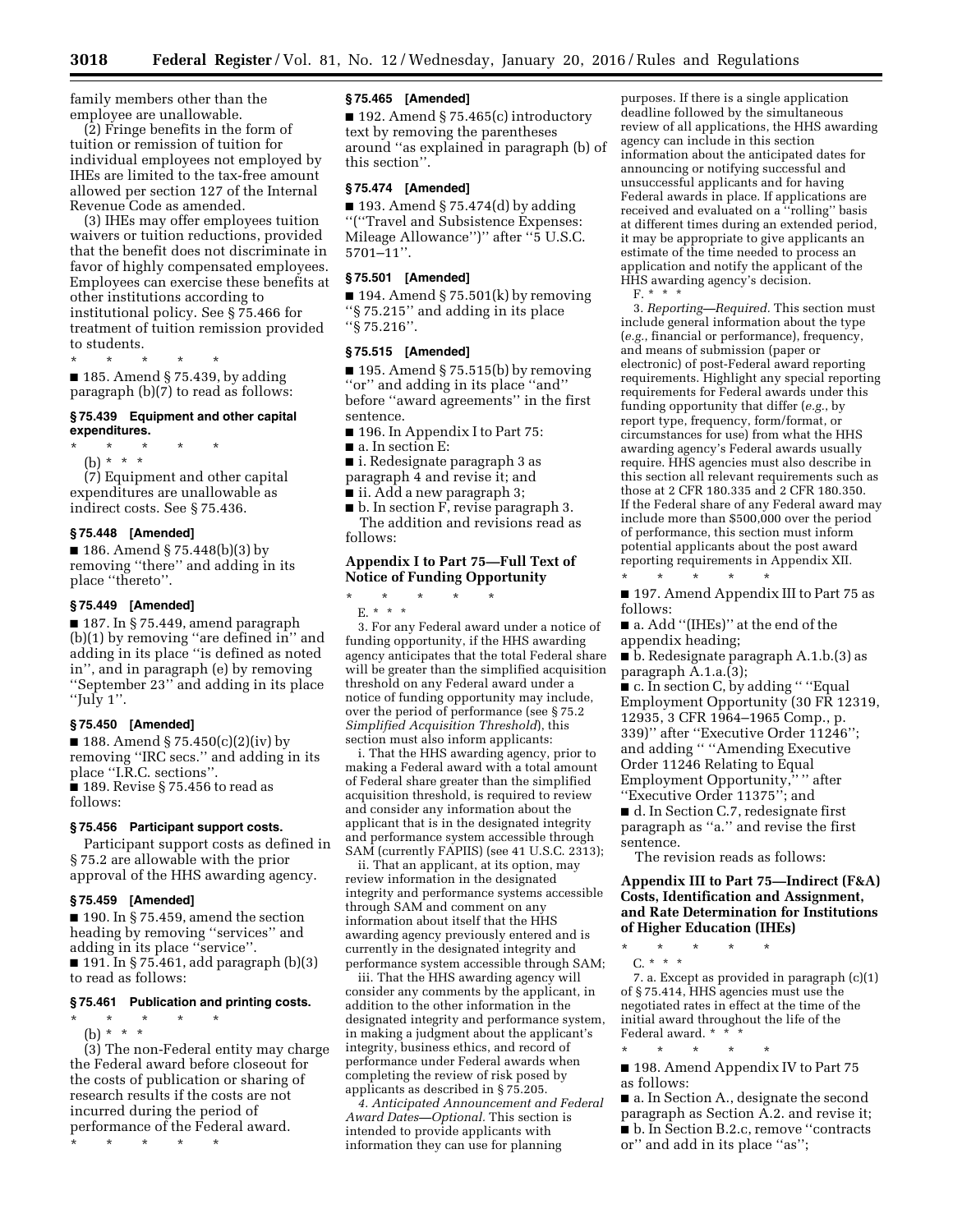■ c. In Section B.2.e. amend the first sentence by removing ''Federal Funding of direct costs'' and add in its place ''direct Federal funding'' and remove ''section A.3. of this Appendix'' and add in its place ''§ 75.414(a)'';

■ d. In Section B.3.g. amend the last sentence by removing ''section A.3 of this Appendix'' and adding in its place ''§ 75.414(a)'';

■ e. In Section C.2.b. amend the first sentence by removing ''(e)'' and add in its place "(f)";

■ f. In Section C.2.c. amend the first sentence by removing "(f)" and add in its place "(g)";

■ g. In Section D.1. amend the first sentence by removing ''subsection b'' and add, in its place with ''subsection 2''; and

■ h. In Section D.2. introductory text, remove the subject heading''Certificate.''

The revision reads as follows:

# **Appendix IV to Part 75—Indirect (F&A) Costs Identification and Assignment, and Rate Determination for Nonprofit Organizations**

\* \* \* \* \* 2. ''Major nonprofit organizations'' are defined in § 75.414(a). See indirect cost rate reporting requirements in sections B.2.e and B.3.g. of this appendix

\* \* \* \* \*

## ■ 199. Amend Appendix V to Part 75 as follows:

■ a. In Section A.2. by adding "or at their Web site at'' after ''Cost Allocation Services''; and

■ b. Revise Section E.2.

The revision reads as follows:

# **Appendix V to Part 75—State/Local Governmentwide Central Service Cost Allocation Plans**

\* \* \* \* \* *2. Allocated Central Services.* For each allocated central service\*, the plan must also include the following: a brief description of the service, an identification of the unit rendering the service and the operating agencies receiving the service, the items of expense included in the cost of the service, the method used to distribute the cost of the service to benefitted agencies, and a summary schedule showing the allocation of each service to the specific benefitted agencies. If any self-insurance funds or fringe benefits costs are treated as allocated (rather than billed) central services, documentation discussed in subsections 3.b. and c. must also be included.

\* \* \* \* \*

# **Appendix VII to Part 75—[Amended]**

■ 200. Amend Appendix VII to Part 75, Section A.3. by adding ''or at their Web site'' after ''Cost Allocation Services'' in the last sentence.

## **Appendix VIII to Part 75—[Amended]**

■ 201. Amend Appendix VIII by designating each of the listed organizations as numbers 1 through 33.

#### **Appendix X to Part 75—[Amended]**

■ 202. Amend Appendix X by removing ''*[https://harvester.census.gov/facweb/](https://harvester.census.gov/facweb/Default.aspx) [Default.aspx](https://harvester.census.gov/facweb/Default.aspx)*''.

## **Appendix XI to Part 75—[Amended]**

■ 203. Amend Appendix XI by adding ''*e.g.,* for 2013 here:'' in the parentheses before http''.

■ 204. Add Appendix XII to Part 75 to read as follows:

# **Appendix XII—Award Term and Conditions for Recipient Integrity and Performance Matters**

## **A. Reporting of Matters Related to Recipient Integrity and Performance**

*1. General Reporting Requirement* 

If the total value of your currently active grants, cooperative agreements, and procurement contracts from all Federal awarding agencies exceeds \$10,000,000 for any period of time during the period of performance of this Federal award, then you as the recipient during that period of time must maintain the currency of information reported to the System for Award Management (SAM) that is made available in the designated integrity and performance system (currently the Federal Awardee Performance and Integrity Information System (FAPIIS)) about civil, criminal, or administrative proceedings described in paragraph 2 of this award term and condition. This is a statutory requirement under section 872 of Public Law 110–417, as amended (41 U.S.C. 2313). As required by section 3010 of Public Law  $111-212$ , all information posted in the designated integrity and performance system on or after April 15, 2011, except past performance reviews required for Federal procurement contracts, will be publicly available.

*2. Proceedings About Which You Must Report* 

Submit the information required about each proceeding that:

a. Is in connection with the award or performance of a grant, cooperative agreement, or procurement contract from the Federal Government;

b. Reached its final disposition during the most recent five year period; and

c. If one of the following:

(1) A criminal proceeding that resulted in a conviction, as defined in paragraph 5 of this award term and condition;

(2) A civil proceeding that resulted in a finding of fault and liability and payment of a monetary fine, penalty, reimbursement, restitution, or damages of \$5,000 or more;

(3) An administrative proceeding, as defined in paragraph 5 of this award term and condition, that resulted in a finding of fault and liability and your payment of either a monetary fine or penalty of \$5,000 or more or reimbursement, restitution, or damages in excess of \$100,000; or

(4) Any other criminal, civil, or

administrative proceeding if: (i) It could have led to an outcome

described in paragraph 2.c.(1), (2), or (3) of this award term and condition;

(ii) It had a different disposition arrived at by consent or compromise with an acknowledgement of fault on your part; and

(iii) The requirement in this award term and condition to disclose information about the proceeding does not conflict with applicable laws and regulations.

#### *3. Reporting Procedures*

Enter in the SAM Entity Management area the information that SAM requires about each proceeding described in paragraph 2 of this award term and condition. You do not need to submit the information a second time under assistance awards that you received if you already provided the information through SAM because you were required to do so under Federal procurement contracts that you were awarded.

#### *4. Reporting Frequency*

During any period of time when you are subject to this requirement in paragraph 1 of this award term and condition, you must report proceedings information through SAM for the most recent five year period, either to report new information about any proceeding(s) that you have not reported previously or affirm that there is no new information to report. Recipients that have Federal contract, grant, and cooperative agreement awards with a cumulative total value greater than \$10,000,000 must disclose semiannually any information about the criminal, civil, and administrative proceedings.

#### *5. Definitions*

For purposes of this award term and condition:

a. Administrative proceeding means a nonjudicial process that is adjudicatory in nature in order to make a determination of fault or liability (*e.g.*, Securities and Exchange Commission Administrative proceedings, Civilian Board of Contract Appeals proceedings, and Armed Services Board of Contract Appeals proceedings). This includes proceedings at the Federal and State level but only in connection with performance of a Federal contract or grant. It does not include audits, site visits, corrective plans, or inspection of deliverables.

b. Conviction, for purposes of this award term and condition, means a judgment or conviction of a criminal offense by any court of competent jurisdiction, whether entered upon a verdict or a plea, and includes a conviction entered upon a plea of nolo contendere.

c. Total value of currently active grants, cooperative agreements, and procurement contracts includes—

(1) Only the Federal share of the funding under any Federal award with a recipient cost share or match; and

(2) The value of all expected funding increments under a Federal award and options, even if not yet exercised B. [Reserved]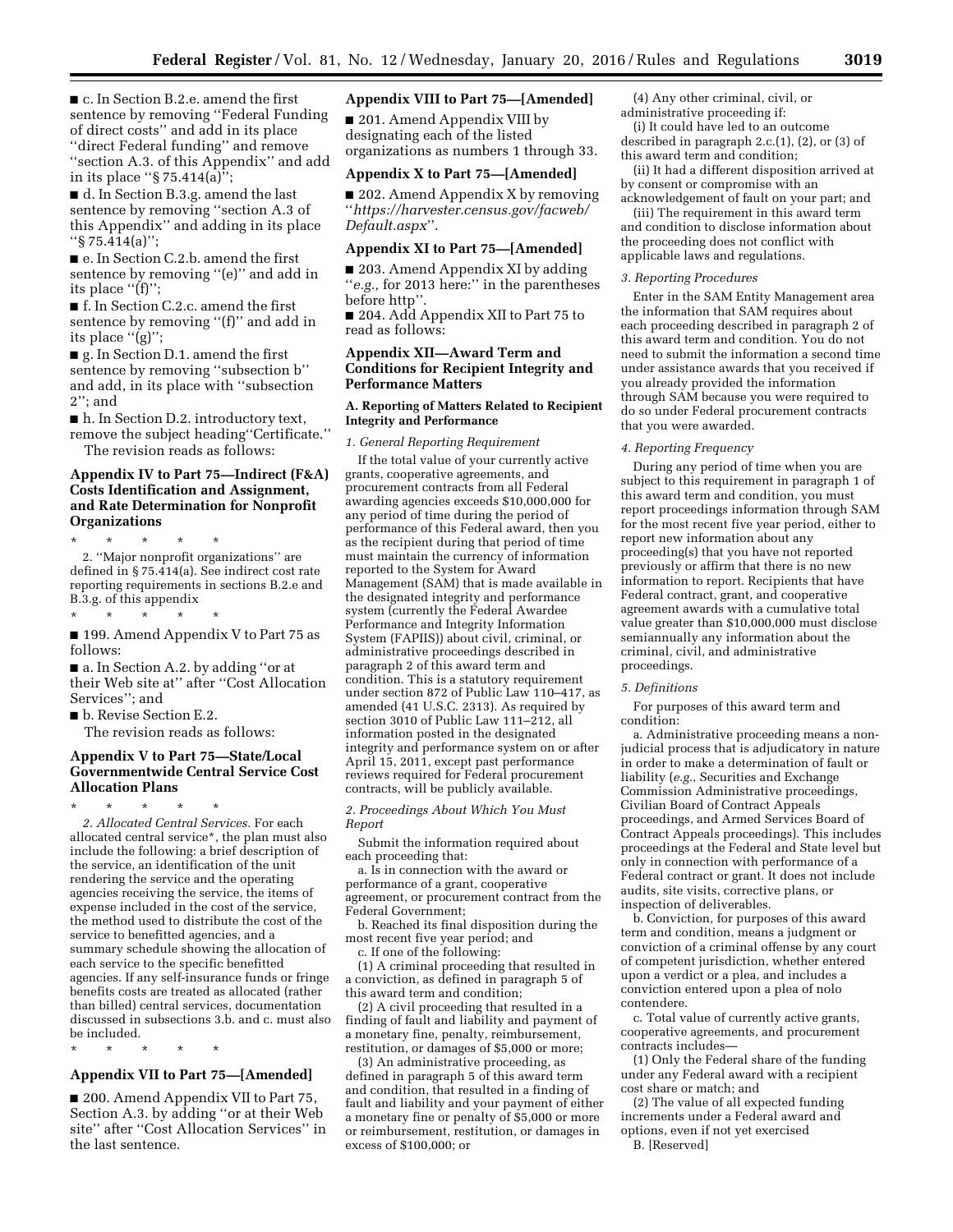## **PART 87—EQUAL TREATMENT FOR FAITH-BASED ORGANIZATIONS**

■ 205. The authority citation for part 87 continues to read as follows:

**Authority:** 5 U.S.C. 301.

# **§ 87.1 [Amended]**

■ 206. Amend § 87.1(b) in the last sentence by removing ''45 CFR parts 74, 92, and 96'' and adding in its place ''45 CFR parts 75 and 96''.

### **§ 87.2 [Amended]**

 $\blacksquare$  207. Amend § 87.2(b) in the last sentence by removing ''45 CFR parts 74, 92, and 96'' and adding in its place ''45 CFR parts 75 and 96''.

# **PART 95—GENERAL ADMINISTRATION—GRANT PROGRAMS (PUBLIC ASSISTANCE, MEDICAL ASSISTANCE AND STATE CHILDREN'S HEALTH INSURANCE PROGRAMS)**

■ 208. The authority citation for part 95 continues to read as follows:

**Authority:** 5 U.S.C. 301, 42 U.S.C. 622(b), 629b(a), 652(a), 652(d), 654A, 671(a), 1302, and 1396a(a).

# **§ 95.613 [Amended]**

 $\blacksquare$  209. Amend § 95.613(a) in the first sentence by removing ''part 92'' and adding in its place ''part 75'' and in the second sentence by removing ''§ 92.36(c)'' and adding in its place ''§ 75.328''.

## **§ 95.621 [Amended]**

 $\blacksquare$  210. Amend § 95.621(d) by removing ''part 92'' and adding in its place ''part  $75$ ".

## **§ 95.705 [Amended]**

■ 211. Amend § 95.705(a) in the last sentence by removing ''part 92'' and adding in its place ''part 75''.

### **§ 95.707 [Amended]**

■ 212. Amend § 95.707(a) by removing ''§ 92.32, Equipment'' and adding in its place ''§ 75.320''.

# **PART 98—CHILD CARE AND DEVELOPMENT FUND**

■ 213. The authority citation for part 98 continues to read as follows:

**Authority:** 42 U.S.C. 618, 9858.

# **§ 98.60 [Amended]**

■ 214. Amend § 98.60(d)(4)(ii) by removing ''45 CFR 92.3, Obligations and Outlays (expenditures)'' and adding in its place ''45 CFR 75.2''.

# **§ 98.84 [Amended]**

■ 215. Amend § 98.84:

 $\blacksquare$  a. In paragraph  $(d)(1)$  by removing "45 CFR 92.31'' and adding in its place ''45 CFR 75.318'';

 $\blacksquare$  b. In paragraph  $(d)(2)$  by removing "45 CFR  $92.31(c)$ " and adding in its place 45 CFR 75.318(c)'';

 $\blacksquare$  c. In paragraph  $(d)(3)$  by removing "45 CFR 92.31(a)'' and adding in its place 45 CFR 75.318(a)'';

■ d. in paragraph (d)(4) by removing ''45 CFR 92.22'' and adding in its place ''45 CFR part 75, subpart E'';

 $\blacksquare$  e. In paragraph (d)(5) by removing "45 CFR 92.25'' and adding in its place ''45 CFR 75.307''; and

■ f. In paragraph (d)(6) by removing ''45 CFR 92.36'' and adding in its place ''45 CFR 75.326 through 75.340''.

# **PART 261—ENSURING THAT RECIPIENTS WORK**

■ 216. The authority citation for part 261 continues to read as follows:

**Authority:** 42 U.S.C. 601, 602, 607, and 609; P.L. 109–171.

 $\blacksquare$  217. Amend § 261.64(c) by removing ''the single audit under OMB Circular A–133'' and adding in its place ''45 CFR part 75, subpart F''.

# **PART 262—ACCOUNTABILITY PROVISIONS—GENERAL**

■ 218. The authority citation for part 262 continues to read as follows:

**Authority:** 31 U.S.C. 7501 *et seq.;* 42 U.S.C. 606, 609, and 610; Pub. L. 109–171.

■ 219. Amend § 262.3 in paragraph (a) by removing ''OMB Circular A–133'' and adding in its place ''45 CFR part 75, subpart F'' and in paragraph (f) by removing ''§ 92.42 of this title'' and adding in its place ''45 CFR 75.361 through 75.370''.

# **PART 263—EXPENDITURES OF STATE AND FEDERAL TANF FUNDS**

■ 220. The authority citation for part 263 continues to read as follows:

**Authority:** 42 U.S.C. 604, 607, 609, and 862a; Pub. L. 109–171.

## **§ 263.2 [Amended]**

 $\blacksquare$  221. Amend § 263.2(e)(1) by removing ''45 CFR 92.3 and 92.24'' and adding in its place ''45 CFR 75.2 and 75.306''.

#### **§ 263.11 [Amended]**

 $\blacksquare$  222. Amend § 263.11(b) by removing ''the provisions of part 92 of this title, or OMB Circular A–87'' and adding in its place ''or part 75 of this title''.

■ 223. Amend § 263.14 by removing ''OMB Circular A–87 (2 CFR part 225)'' and adding in its place ''subpart E of part 75 of this title''.

## **PART 265—DATA COLLECTION AND REPORTING REQUIREMENTS**

■ 224. The authority citation for part 265 continues to read as follows:

**Authority:** 42 U.S.C. 603, 605, 607, 609, 611, and 613; Pub. L. 109–171.

#### **§ 265.7 [Amended]**

■ 225. Amend § 265.7 in paragraph (d) $(4)$  by removing "§ 92.20 $(a)$  of this title'' and adding in its place ''§ 75.302(a) of this title'' and in paragraph (f) by removing ''§ 92.42 of this title'' and adding in its place ''§§ 75.361 through 75.370 of this title''.

# **PART 286—TRIBAL TANF PROVISIONS**

■ 226. The authority citation for part 286 continues to read as follows:

**Authority:** 42 U.S.C. 601, 604, and 612; Public Law 111–5.

## **§ 286.30 [Amended]**

 $\blacksquare$  227. Amend § 286.30 in paragraph (c) by removing ''45 CFR part 92'' and adding in its place ''45 CFR part 75'' and in paragraph (f)(2) by removing ''45 CFR part 92 and OMB Circulars A–87 and A–133'' and adding in its place ''45 CFR part 75''.

# **§ 286.45 [Amended]**

 $\blacksquare$  228. Amend § 286.45 in paragraph (c) by removing ''OMB Circular A–87'' and adding in its place ''45 CFR part 75, subpart E'' and in paragraph (d) by removing ''OMB Circular A–133 and in 45 CFR part 92'' and adding in its place ''45 CFR part 75''.

## **§ 286.200 [Amended]**

■ 229. Amend § 286.200(b) by removing ''45 CFR part 92, OMB Circulars A–87 and A–133'' and adding in its place ''45 CFR part 75''.

## **§ 286.205 [Amended]**

■ 230. Amend § 286.205 in paragraph (b)(3)(iv) by removing ''45 CFR part 92 and all relevant OMB circulars'' and adding in its place ''45 CFR part 75'' and in paragraph (c) by removing ''45 CFR part 92 and all relevant OMB circulars'' and adding in its place ''45 CFR part 75''.

## **§ 286.270 [Amended]**

■ 231. Amend § 286.270(b) by removing ''45 CFR part 92, OMB Circulars A–87 and A–133'' and adding in its place ''45 CFR part 75''.

# **PART 287—THE NATIVE EMPLOYMENT WORKS (NEW) PROGRAM**

■ 232. The authority citation for part 287 continues to read as follows: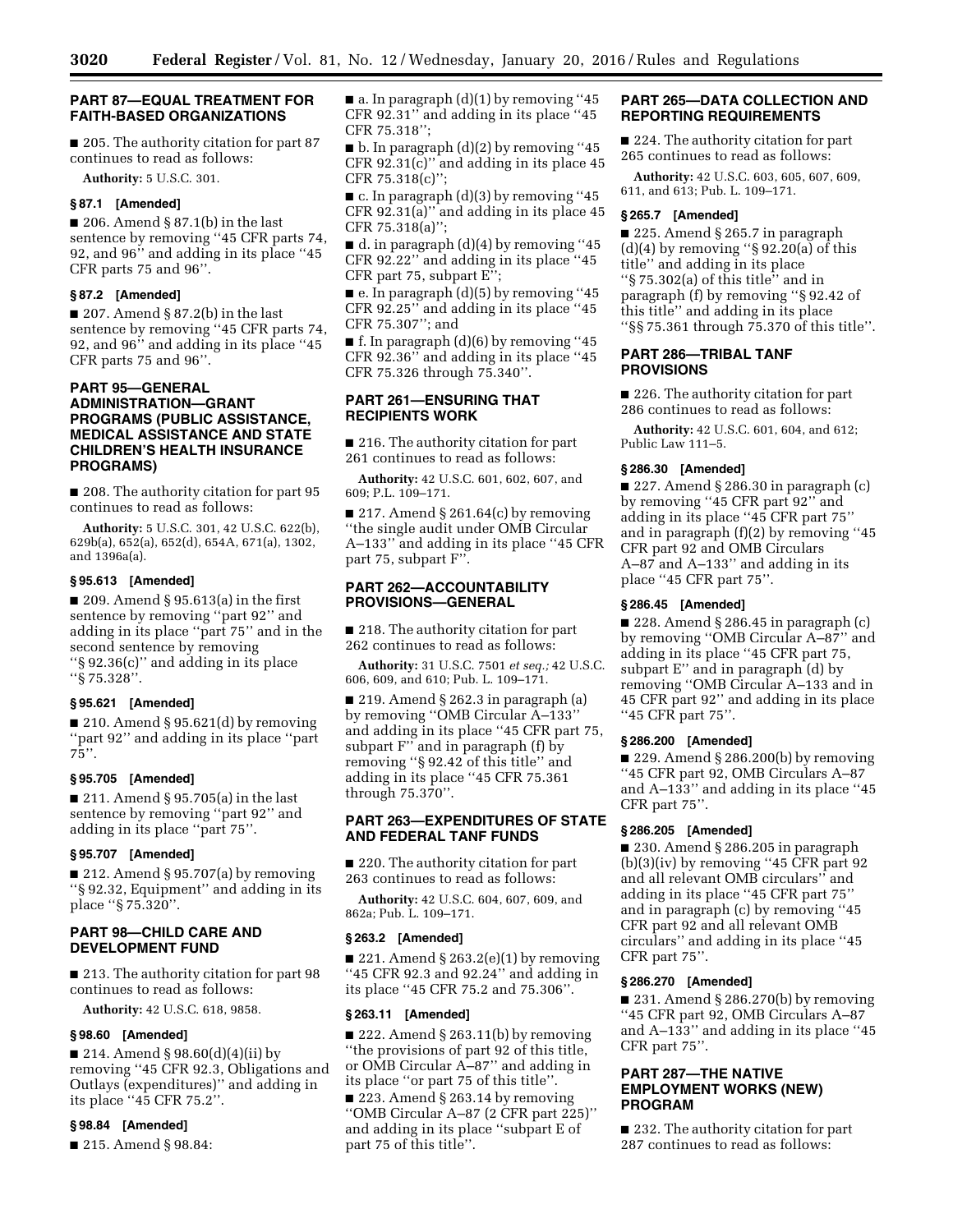**Authority:** 42 U.S.C. 612.

## **§ 287.60 [Amended]**

■ 233. Amend § 287.60 in paragraph (a) by removing ''45 CFR 92.41'' and adding in its place 45 CFR 75.341'' and in paragraph (b) by removing 45 CFR 92.26'' and adding in its place ''45 CFR part 75, subpart F''.

# **PART 301—STATE PLAN APPROVAL AND GRANT PROCEDURES**

■ 234. The authority citation for part 301 continues to read as follows:

**Authority:** 42 U.S.C. 651 through 658, 659a, 660, 664, 666, 667, 1301, and 1302.

## **§ 301.15 [Amended]**

■ 235. Amend § 301.15 by revising paragraph (e) to read as follows:

## **§ 301.15 Grants.**

\* \* \* \* \* (e) *General administrative requirements.* With the following exceptions, the provisions of part 75 of this title, establishing uniform administrative requirements and cost principles, shall apply to all grants made to States under this part:

# **45 CFR Part 75**

*45 CFR 75.306 Cost sharing or matching.* 

*45 CFR 75.341 Financial reporting.* 

# **PART 302—STATE PLAN REQUIREMENTS**

\* \* \* \* \*

■ 236. The authority citation for part 302 continues to read as follows:

**Authority:** 42 U.S.C. 651 through 658, 659a, 660, 664, 666, 667, 1302, 1396a(a)(25), 1396b(d)(2), 1396b(o), 1396b(p), and 1396(k).

## **§ 302.14 [Amended]**

■ 237. Amend § 302.14 by removing "45 CFR part 74'' and adding in its place ''45 CFR part 75''.

# **§ 302.15 [Amended]**

■ 238. Amend § 302.15(a)(7) by removing ''45 CFR part 74'' and adding in its place ''45 CFR part 75''.

# **PART 303—STANDARDS FOR PROGRAM OPERATIONS**

■ 239. The authority citation for part 303 continues to read as follows:

**Authority:** 42 U.S.C. 651 through 658, 659a, 660, 663, 664, 666, 667, 1302, 1396a(a)(25), 1396b(d)(2), 1396b(o), 1396b(p) and 1396(k).

# **§ 303.11 [Amended]**

■ 240. Amend § 303.11(d) by removing ''45 CFR part 74'' and adding in its place ''45 CFR part 75''.

# **PART 304—FEDERAL FINANCIAL PARTICIPATION**

■ 241. The authority citation for part 304 continues to read as follows:

**Authority:** 42 U.S.C. 651 through 655, 657, 1302, 1396a(a)(25), 1396b(d)(2), 1396b(o), 1396b(p), and 1396(k).

## **§ 304.10 [Amended]**

■ 242. Amend § 304.10 by removing ''part 74 of this title (with the exception of 45 CFR 74.23, Cost Sharing or Matching and 45 CFR 74.52, Financial Reporting)'' and adding in its place ''part 75 of this title (with the exception of 45 CFR 75.306 and 75.341)''.

## **§ 304.20 [Amended]**

■ 243. Amend § 304.20(b)(1)(iii) by removing ''45 CFR 74.40 *et seq.''* and adding in its place ''45 CFR 75.326 through 75.340''.

# **§ 304.25 [Amended]**

 $\blacksquare$  244. Amend § 304.25(a) in the first sentence by removing ''part 74 of this title'' and adding in its place ''part 75 of this title''.

# **PART 309—TRIBAL CHILD SUPPORT ENFORCEMENT (IV–D) PROGRAM**

■ 245. The authority citation for part 309 continues to read as follows:

**Authority:** 42 U.S.C. 655(f), 1302.

#### **§ 309.85 [Amended]**

 $\blacksquare$  246. Amend § 309.85(b) by removing ''45 CFR 74.53'' and adding in its place ''45 CFR 75.361 through 75.370''.

#### **§ 309.130 [Amended]**

■ 247. Amend § 309.130 in paragraph (d)(3) by removing ''45 CFR 74.23'' and adding in its place ''45 CFR 75.306'' and in paragraph (h) by removing ''part 74'' and adding in its place ''part 75''.

### **§ 309.145 [Amended]**

■ 248. Amend § 309.145 in paragraph (a)(3) introductory text by removing ''45 CFR part 74'' and adding in its place ''45 CFR part 75'' and in paragraph (o) introductory text by removing ''OMB Circular A–87'' and adding in its place ''45 CFR part 75, subpart E''.

# **§ 309.150 [Amended]**

 $\blacksquare$  249. Amend § 309.150(d) by removing ''OMB Circular A–87'' and adding in its place ''45 CFR part 75, subpart E''.

#### **§ 309.160 [Amended]**

■ 250. Amend § 309.160 by removing ''OMB Circular A–133,'Audits of States, Local Governments, and Non-Profit Organizations' and 45 CFR part 74' '' and adding in its place ''45 CFR part 75''.

# **PART 400—REFUGEE RESETTLEMENT PROGRAM**

■ 251. The authority citation for part 400 continues to read as follows:

**Authority:** Section 412(a)(9), Immigration and Nationality Act (8 U.S.C. 1522(a)(9)).

#### **§ 400.11 [Amended]**

■ 252. Amend § 400.11(c) by removing ''§ 74.73(a)'' and adding in its place ''§ 75.341''.

## **§ 400.28 [Amended]**

 $\blacksquare$  253. Amend § 400.28 in paragraph (a) introductory text by removing ''part 74, Subpart D of this title'' and adding in its place ''45 CFR 75.361 through 75.370''.

# **PART 1000—INDIVIDUAL DEVELOPMENT ACCOUNT RESERVE FUNDS ESTABLISHED PURSUANT TO GRANTS FOR ASSETS FOR INDEPENDENCE**

■ 254. The authority citation for part 1000 continues to read as follows:

**Authority:** 42 U.S.C. 604 nt.

# **§ 1000.3 [Amended]**

■ 255. Amend § 1000.3 in paragraph (a) by removing ''45 CFR part 74'' and adding in its place ''45 CFR part 75'' and in paragraph (b) by removing ''45 CFR part 92'' and adding in its place ''45 CFR part 75''.

# **PART 1301—HEAD START GRANTS ADMINISTRATION**

■ 256. The authority citation for part 1301 continues to read as follows:

**Authority:** 42 U.S.C. 9801 *et seq.* 

## **§ 1301.10 [Amended]**

■ 257. Amend § 1301.10:

■ a. In paragraph (a) by removing "45 CFR part 74 Administration of grants'' and ''45 CFR part 75 Informal grant appeals procedures (indirect cost rates and other cost allocations)'' and adding in alphanumeric order ''45 CFR part 75 Uniform Administrative Requirements, Cost Principles and Audit Requirements for HHS Awards''; and

■ b. In paragraph (b):

■ i. In the introductory text by removing ''45 CFR part 74'' and adding in its place ''45 CFR part 75'';

 $\blacksquare$  ii. In paragraph (b)(1), by removing ''§ 74.15 of part 74'' and adding in its place ''§ 75.334 of part 75''; and

■ iii. In paragraph (b)(2) by removing ''§ 74.61 of part 74'' and adding in its place ''subpart F of part 75''.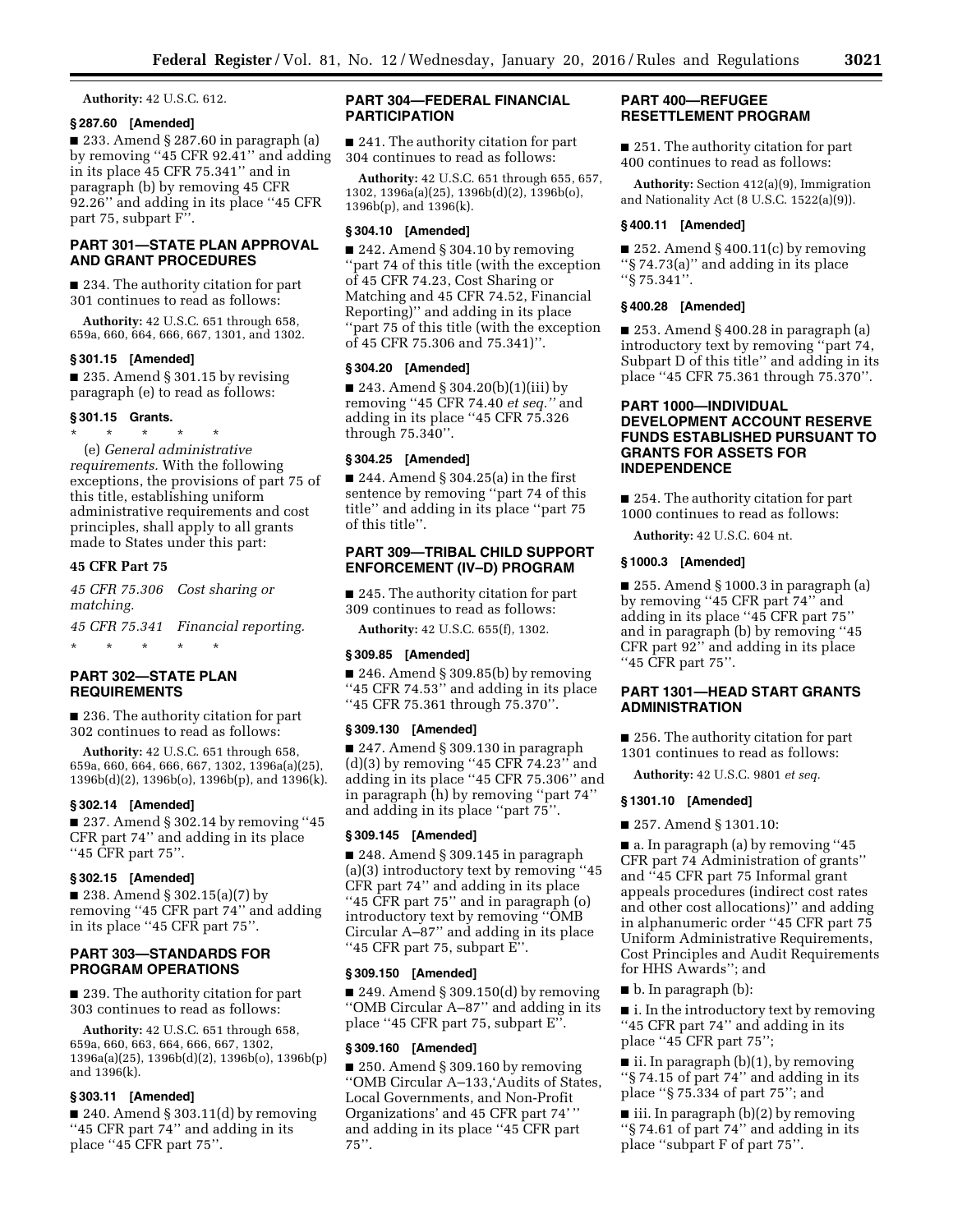# **PART 1304—PROGRAM PERFORMANCE STANDARDS FOR THE OPERATION OF HEAD START PROGRAMS BY GRANTEE AND DELEGATE AGENCIES**

■ 258. The authority citation for part 1304 continues to read as follows:

**Authority:** 42 U.S.C. 9801 *et seq.* 

# **§ 1304.60 [Amended]**

■ 259. Amend § 1304.60(f) by removing ''45 CFR part 74 or part 92'' and adding in its place ''45 CFR part 75'', and removing ''45 CFR 74.61(a)(1), 45 CFR 74.62 and 45 CFR 92.43(a)'' and adding in its place ''45 CFR 75.371 through 75.372''.

# **PART 1309—HEAD START FACILITIES PURCHASE, MAJOR RENOVATION AND CONSTRUCTION**

■ 260–261. The authority citation for part 1309 continues to read as follows:

**Authority:** 42 U.S.C. 9801 *et seq.* 

#### **§ 1309.21 [Amended]**

 $\blacksquare$  262. Amend § 1309.21(e) by removing ''45 CFR parts 74 or 92'' and adding in its place ''45 CFR part 75''.

# **§ 1309.22 [Amended]**

 $\blacksquare$  263. Amend § 1309.22(c) by removing ''45 CFR 74.2, or, if part 92 is applicable, to ACF's share as defined in 45 CFR 92.3'' and adding in its place ''45 CFR 75.2''.

# **§ 1309.31 [Amended]**

 $\blacksquare$  264. Amend § 1309.31(b) by removing ''45 CFR part 74 and 45 CFR part 92'' and adding in its place ''45 CFR part  $75$ ".

# **§ 1309.32 [Amended]**

 $\blacksquare$  265. Amend § 1309.32(b) by removing ''45 CFR parts 74 and 92'' and adding in its place ''45 CFR part 75''.

# **§ 1309.34 [Amended]**

■ 266. Amend § 1309.34 by removing ''45 CFR part 74 and 45 CFR part 92'' and adding in its place ''45 CFR part  $75$ ".

# **§ 1309.43 [Amended]**

■ 267. Amend § 1309.43 by removing ''45 CFR part 74 and 45 CFR part 92'' and adding in its place ''45 CFR part 75''.

## **§ 1309.52 [Amended]**

 $\blacksquare$  268. Amend § 1309.52(a) by removing ''45 CFR parts 74 or 92'' and adding in its place ''45 CFR part 75''.

# **PART 1321—GRANTS TO STATE AND COMMUNITY PROGRAMS ON AGING**

■ 269. The authority citation for part 1321 continues to read as follows:

**Authority:** 42 U.S.C. 3001 *et seq.;* title III of the Older Americans Act, as amended. ■ 270. Amend § 1321.5 by revising paragraph (b) and removing and reserving paragraph (g).

The revision reads as follows:

# **§ 1321.5 Applicability of other regulations.**

\* \* \* \* \* (b) 45 CFR part 75—Uniform Administrative Requirements, Cost Principles, and Audit Requirements for HHS Awards, except § 75.206 \* \* \* \* \*

## **§ 1321.67 [Amended]**

■ 271. Amend § 1321.67(b)(1) by removing ''45 CFR 92.25(g) (2) and (3)'' and adding in its place ''45 CFR 75.307(e)(2) and (3)''.

#### **§ 1321.73 [Amended]**

■ 272. Amend § 1321.73 by removing "45 CFR  $92.25(g)(2)$ " and adding in its place ''§ 75.307(e)(3)'', removing  $\S 92.25(g)(3)$ " and adding in its place  $\sqrt[4]{8}$  75.307(e)(2), and removing " $\S$  92.25(g)(1)" and adding in its place  $``\S 75.307(e)(1)''$ .

# **PART 1326—GRANTS TO INDIAN TRIBES FOR SUPPORT AND NUTRITION SERVICES**

■ 273. The authority citation for part 1326 continues to read as follows:

**Authority:** 42 U.S.C. 3001; Title VI, Part A of the Older Americans Act.

■ 274. In § 1326.5, remove and reserve paragraph (b) and revise paragraph (c). The revision reads as follows:

## **§ 1326.5 Applicability of other regulations.**

\* \* \* \* \* (c) 45 CFR part 75—Uniform Administrative Requirements, Cost Principles, and Audit Requirements for HHS Awards.

\* \* \* \* \*

# **PART 1328—GRANTS FOR SUPPORTIVE AND NUTRITIONAL SERVICES TO OLDER HAWAIIAN NATIVES**

■ 275. The authority citation for part 1328 continues to read as follows:

**Authority:** 42 U.S.C. 3001; Title VI Part B of the Older Americans Act.

■ 276. In § 1328.5, remove and reserve paragraph (b) and revise paragraph (c). The revision reads as follows:

## **§ 1328.5 Applicability of other regulations.**   $\star$   $\qquad$   $\star$   $\qquad$   $\star$

(c) 45 CFR part 75—Uniform Administrative Requirements, Cost Principles, and Audit Requirements for HHS Awards.

\* \* \* \* \*

# **PART 1336—NATIVE AMERICAN PROGRAMS**

■ 277. The authority citation for part 1336 continues to read as follows:

**Authority:** 42 U.S.C. 2991 *et seq.* 

### **§ 1336.50 [Amended]**

■ 278. In § 1336.50, amend paragraph (a) by removing ''45 CFR part 74— Administration of grants'' and ''45 CFR part 75—Informal grant appeals procedures (indirect cost rates and other cost allocations)'' and adding in alphanumeric order ''45 CFR part 75— Uniform Administrative Requirements, Cost Principles, and Audit Requirements for HHS Awards'' and amend paragraph (f) by removing ''§ 74.3 of this title'' and adding in its place ''§ 75.2 of this title''

# **§ 1336.52 [Amended]**

 $\blacksquare$  279. Amend § 1336.52(b) by removing ''45 CFR 74.110–74.116'' and adding in its place ''45 CFR 75.371 through 75.380''.

## **§ 1336.77 [Amended]**

■ 280. Amend § 1336.77 in paragraph (a)(1) by removing "45 CFR part  $74$ " and adding in its place ''45 CFR part 75, subpart E'' and in paragraph (b) by removing ''45 CFR part 74'' and adding in its place ''45 CFR part 75''.

# **PART 1355—GENERAL**

■ 281. The authority citation for part 1355 continues to read as follows:

**Authority:** 42 U.S.C. 620 *et seq.,* 42 U.S.C. 670 *et seq.;* 42 U.S.C. 1302.

 $\blacksquare$  282. Amend § 1355.30 by revising paragraph (i) to read as follows:

# **§ 1355.30 Other applicable regulations.**

\* \* \* \* \*

(i) 45 CFR part 75—Uniform Administrative Requirements, Cost Principles, and Audit Requirements for HHS Awards. Part 75 of this title is applicable to title IV–B programs and the John H. Chafee Foster Care Independence Program under Section 477 of the Act that are operated by States and/or Tribes. Part 75 of this title is applicable to title IV–E foster care and adoption assistance programs operated by a State title IV–E agency, except that section 75.306 Cost sharing or matching and section 75.341 Financial reporting do not apply. Part 75 of this title is applicable to title IV–E foster care and adoption assistance programs operated by a Tribal title IV–E agency pursuant to section 479B, except that section 75.341 and the sections specified in § 1356.68 do not apply to a Tribal title IV–E agency.

\* \* \* \* \*